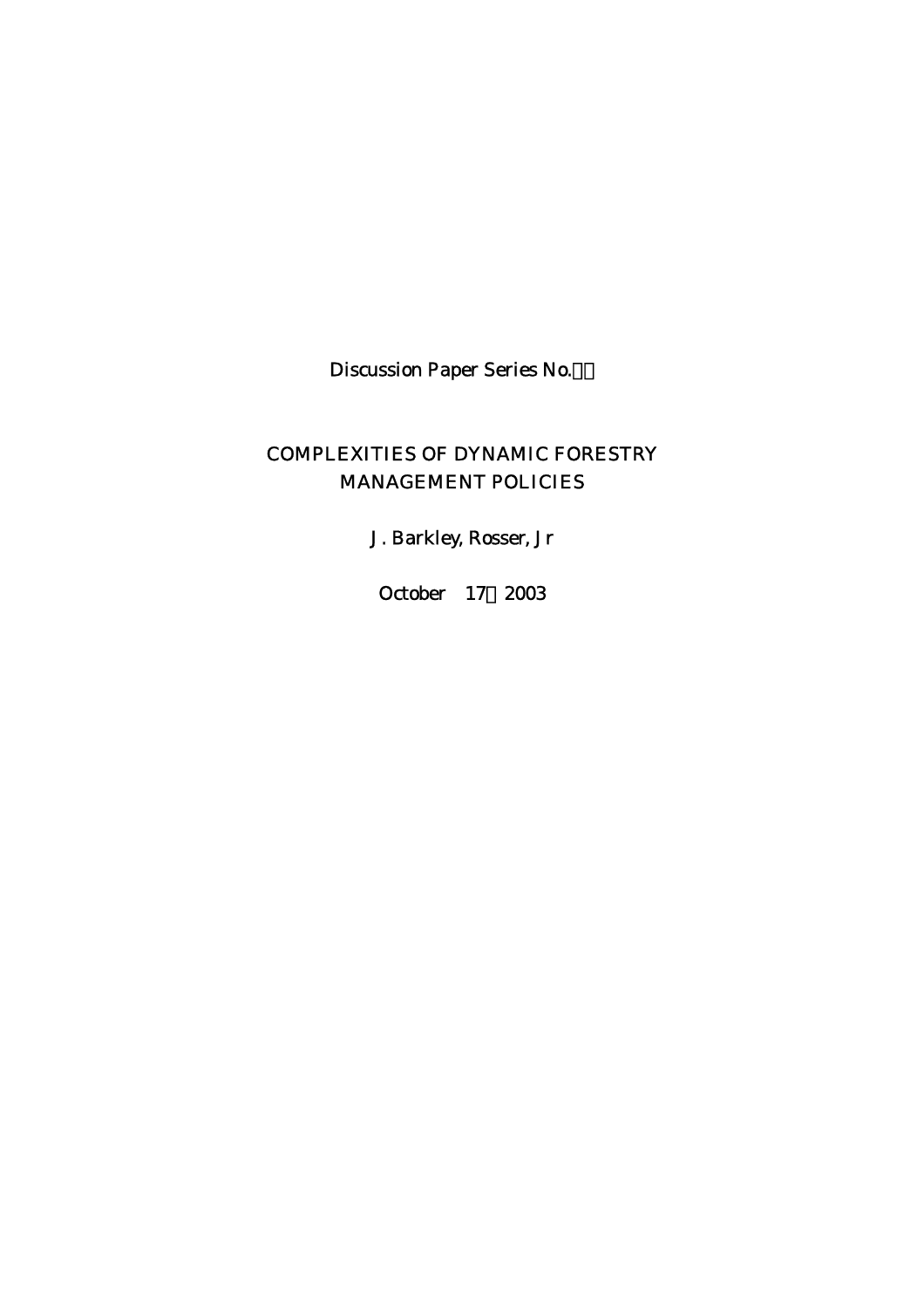# **COMPLEXITIES OF DYNAMIC FORESTRY MANAGEMENT POLICIES**

 J. Barkley Rosser, Jr. Professor of Economics James Madison University Harrisonburg, VA 22807 USA Tel: (001)-540-568-3212 Fax: (001)-540-568-3010 Email: [rosserjb@jmu.edu](mailto:rosserjb@jmu.edu)

"A 'Public Domain,' once a velvet carpet of rich buffalo-grass and grama, now an illimitable waste of rattlesnake-bush and tumbleweed, too impoverished to be accepted as a gift by the states within which it lies. Why? Because the ecology of the Southwest happened to be set on a hair trigger."

- Aldo Leopold, "The Conservation Ethic," *Journal of Forestry*, 1933, vol. 33, pp. 636- 637.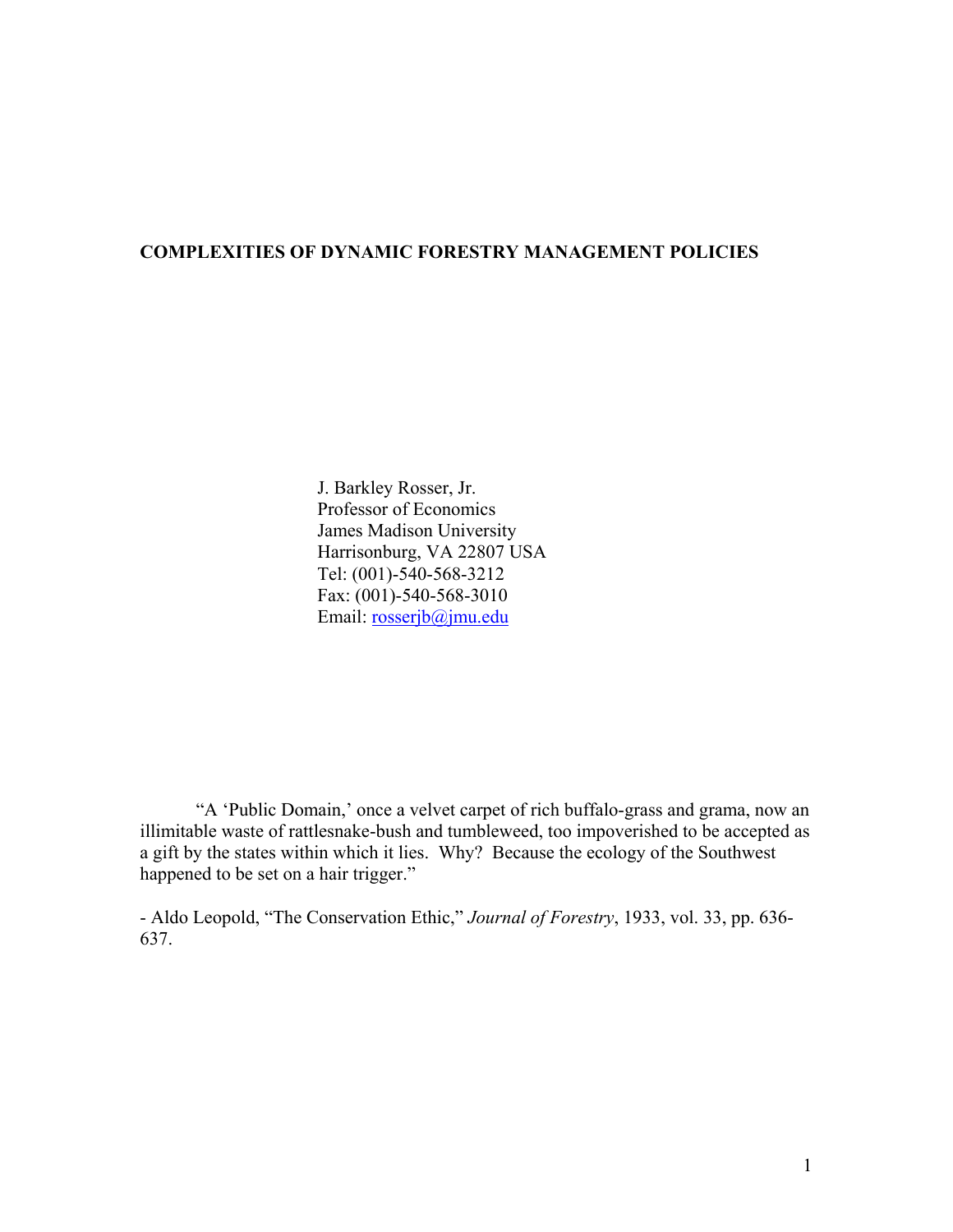## **I. Introduction**

Forestry management is a problem of increasing controversy and difficulty in many parts of the world. Whereas once the emphasis was simply on cutting trees and replanting them to maximize the present value of their lumber content, now forest managers face multiple demands from the public around the world. Forests are seen as the homes of diverse species that may be hunted or fished, or should be preserved because of the rarity or uniqueness. They provide positive externalities at the local level due to preventing flooding and soil erosion and at the global level because of their role in carbon sequestration. However, carbon sequestration may conflict with biodiversity preservation, and within the latter, preserving one species may imply not preserving another one. In less developed countries a variety of social issues arise in the management of forests from dealing with aboriginal inhabitants to providing land for poor farmers who wish to homestead. Many of these issues involve conflicts between groups and goals that are not easily resolved.

Any effort to resolve these conflicts over the proper management of forests ultimately involves the dynamic ecology of forests. Elements impacting this include the role of fire, the role of pest management, and the methods and techniques of cutting trees when there is harvesting of timber, especially regarding the patch size of the cuts. Considerable experience and literature indicate that a variety of complex dynamics are involved in these latter elements. Multiple equilibria exist with the implied possibility of sudden and discontinuous changes in the nature of a forest, much as described in the opening quotation above from famous ecologist, Aldo Leopold. Deep tradeoffs exist between the local stability of forest ecosystems and their global resilience, tradeoffs that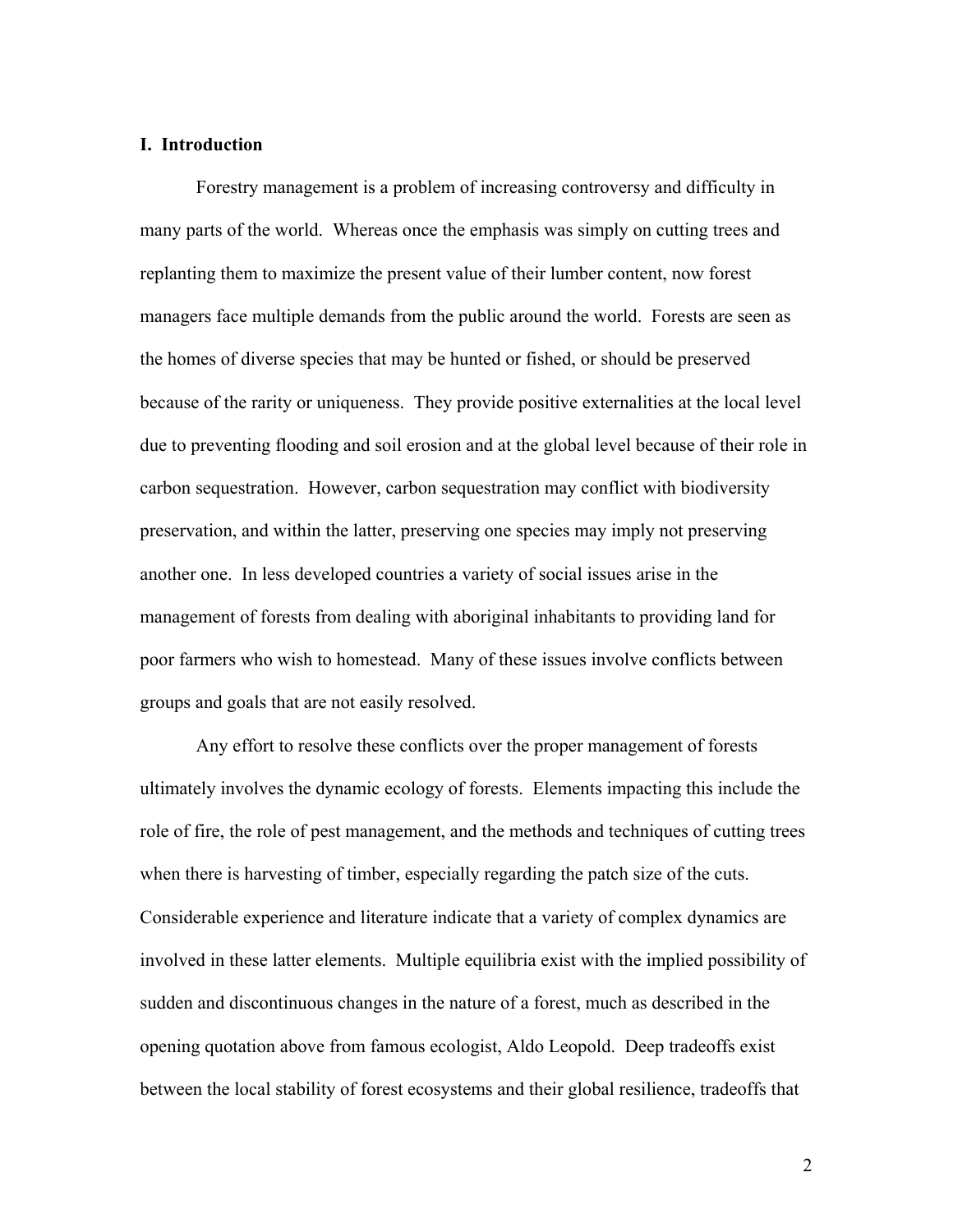manifest themselves in such contradictions as that efforts to prevent forest fires can make forest fires worse, and efforts to eradicate pests can make their attacks worse and more destructive. This idea that in ecosystems there might exist such a tradeoff has become very widespread and influential, but it was initially due to C.S. Holling (1973) who derived it from the study of forestry ecology.

This paper will review these questions within the general framework of what the complex dynamics of the interaction between forestry ecology and forestry economics imply for forestry management policies. The paper will first review the basic model of optimal forestry rotation, initially from the standpoint of the Faustmann (1849) model of simple timber use of a forest. This will then be modified to account for other uses of the forest as modeled by Hartman (1976), with the possibility of multiple solutions arising in this context due to the different patterns over time of the various uses of the forest. The paper will then consider a series of more specific issues in the dynamics of forestry management, especially the problems of pest and fire management and patch size of cutting (especially the problem of clearcutting), while taking into account the complications introduced by considering hunting, fishing, grazing, biodiversity, carbon sequestration, and social issues.

#### **II. The Basic Model**

In the English language tradition, Irving Fisher (1907) proposed that the optimal time to cut a tree for timber use is when its growth rate equals the real rate of interest. However this is true only for the generally unrealistic case where there will be no replanting of the forest after the harvest, and, indeed, there will be no use of the land on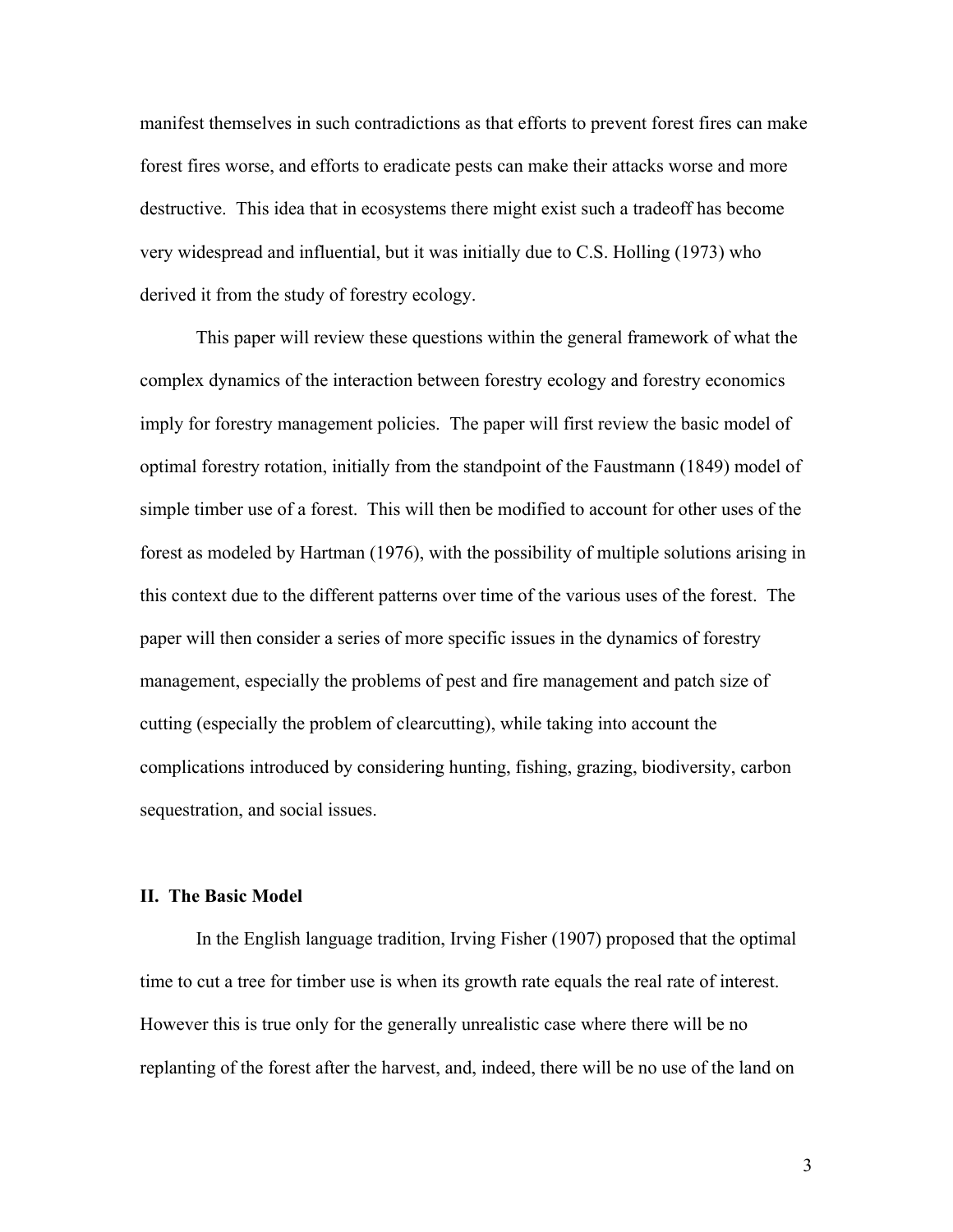which the trees were growing whatsoever after they are cut. The correct solution had been solved within the German language tradition much earlier by Faustmann (1849), who found that if one has an infinite time horizon and plans to replant the forest after harvesting, then the optimal time will be sooner than the Fisher solution implies.<sup>[1](#page-4-0)</sup> This is because the rate of growth of trees decelerates with age, so that cutting sooner means that one can get the more rapidly growing younger trees in place sooner again.

To look at these arguments more closely let us identify the following variables: f(t) will be the growth function of a forest with t being time, and T being the optimal rotation time for a forest; p will be the price of timber, assumed to be constant;<sup>2</sup> r will be the real discount rate, assumed for now to equal a real market rate of interest, and c will be the marginal timber cost (the cost of cutting down the trees). We note that for the forest growth function, f(t), we can expect  $f'(t) > 0$  for a considerable period of time, although eventually a forest will cease to grow and f'(t) will eventually become negative. In many forests there will be a shorter period after planting when f''(t) will also be positive, but it will tend to turn negative much sooner than will  $f'(t)$ . Figure 1 shows a stylized version of a typical tree growth function, with the critical points of this function varying considerably across different tree species.

[insert Figure 1 here]

<span id="page-4-1"></span><span id="page-4-0"></span><sup>&</sup>lt;sup>1</sup>Samuelson (1976) provides an account of the historical development of these two approaches. Many other well-known economists advocated the Fisher approach prior to the translation into English of Faustmann's paper in 1968, including Harold Hotelling (1925) and Kenneth Boulding (1935), and in the German language tradition, Faustmann's predecessor, Johann Heinrich von Thünen (1826). However, there were some in English who understood that Fisher was not correct prior to 1968 (Alchian, 1952; Gaffney, 1957). <sup>2</sup> Constancy of the price is a non-trivial assumption. A considerable literature exists that assumes that the price and other forest values follow stochastic processes, usually some variant of Brownian motion. Option theory using Ito's lemma then is used to provide solutions for optimal control stopping problem for various such models under different assumptions (Reed and Clarke, 1990; Zinkhan, 1991; Reed, 1993; Conrad, 1997; Willassen, 1998; Saphores, 2003). Arrow and Fisher (1974) first suggested the use of option theory to deal with the possibility of irreversible loss of uncertain future forest values.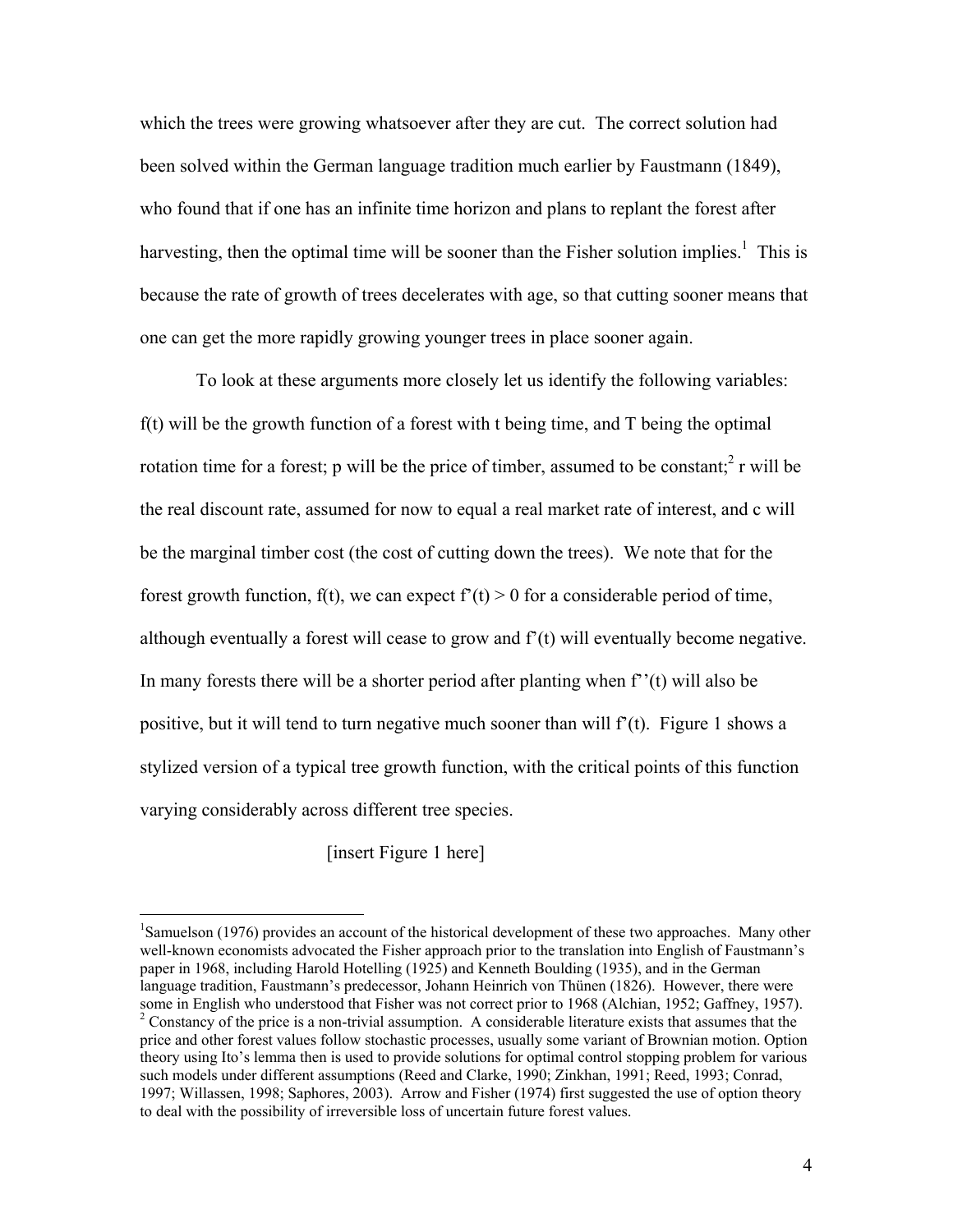The Fisher solution for the optimal rotation time, T, that maximizes the present value for the single planting of a forest without reforestation or any valuable alternative use of the land after harvesting in the deterministic case is given by

$$
pf^{(T)} = rpf(T). \tag{1}
$$

Removing the price term from both sides gives the simpler and clearer

$$
f'(T) = rf(T),
$$
\n(2)

which has the famously intuitive interpretation that the forest (or tree) should be cut when its growth rate equals the real market rate of interest, the argument being that after this the forest owner will deposit the proceeds in a safe financial asset and earn the interest.

Allowing for replanting, or an alternative valuable use of the land, shortens the optimal rotation period of time as the owner wishes to replant sooner the more rapidly growing younger trees. Faustmann correctly analyzed this for the infinite time horizon case with a sum of discounted future earnings from the harvesting of the future plantings. This optimal solution for this infinite sum reduces to

$$
pf^{(T)} = rpf(T) + r[(pf(T) - c)/(e^{rT} - 1)].
$$
\n(3)

Given that the additional term on the right hand side can be expected to be positive, this means that the growth rate of the forest will be greater than the real rate of interest at time T, which means the forest should be cut sooner than in the Fisher case given the tendency for forest growth rates to decline after awhile. $3$ 

The next step in the analysis was due to Hartman (1976) who noted that nontimber amenity values should be taken into account as well, with some of these possibly

<span id="page-5-0"></span><sup>&</sup>lt;sup>3</sup> It is possible for there to be multiple solutions to (3) given that forest growth rates initially increase. However any solution when growth rates rise will violate second-order conditions for optimality.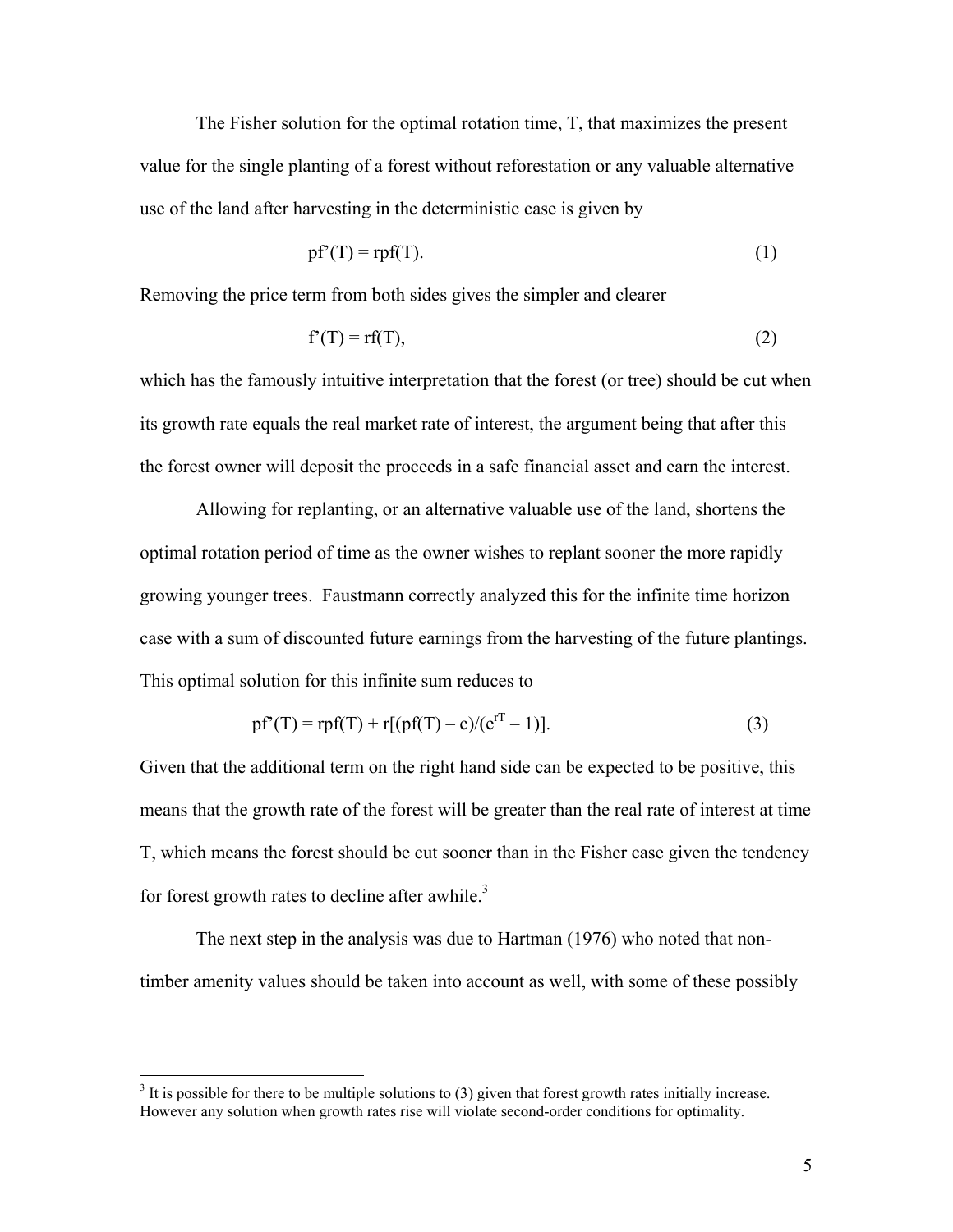not being marketed, although some might be. If g(t) describes the time pattern of the flow of such amenities, then the Hartman solution for T is given by

$$
pf^{(T)} = rpf(T) + r[(pf(T) - c)/(e^{rT} - 1)] - g(T).
$$
\n(4)

To the extent that g(t) remains positive, this implies an offsetting of the modification provided by Faustmann of the Fisher solution; T will now be greater than for forests whose only value is for timber harvest. Indeed, if  $g(t)$  is sufficiently large and remains so as t increases, it may be optimal not to harvest the forest at all and to leave it as a permanently old-growth forest. Clearly what elements are entering into the determination of g(t) is very important, and we turn now to a discussion of this question.

### **II. Models of Non-Timber Amenity Values**

A simple example that avoids the problems of non-marketed amenities can show how taking account of them can introduce nonlinearities that allow for multiple equilibria and various complexities. Swallow, Parks, and Wear (1990) have examined the case of the National Forest in Western Montana. This forest offers cattle grazing opportunities during the early stages of forest growth before the forest canopy covers the grazing areas. This grazing amenity has been estimated to reach a maximum at 12.5 years, with the function taking the following form

$$
g(t) = \beta_0 t e^{-\beta_1 t}, \tag{5}
$$

with estimates of the parameter values being  $\beta_0 = 1.45$  and  $\beta_1 = 0.08$ . The peak grazing value is found as  $T = 1/\beta_1$ . For this case the grazing benefits function can be depicted as Figure 2. When this  $g(t)$  is inserted into the Hartman formulation, one gets solutions such as that depicted in Figure 3, with MOC representing the marginal opportunity cost and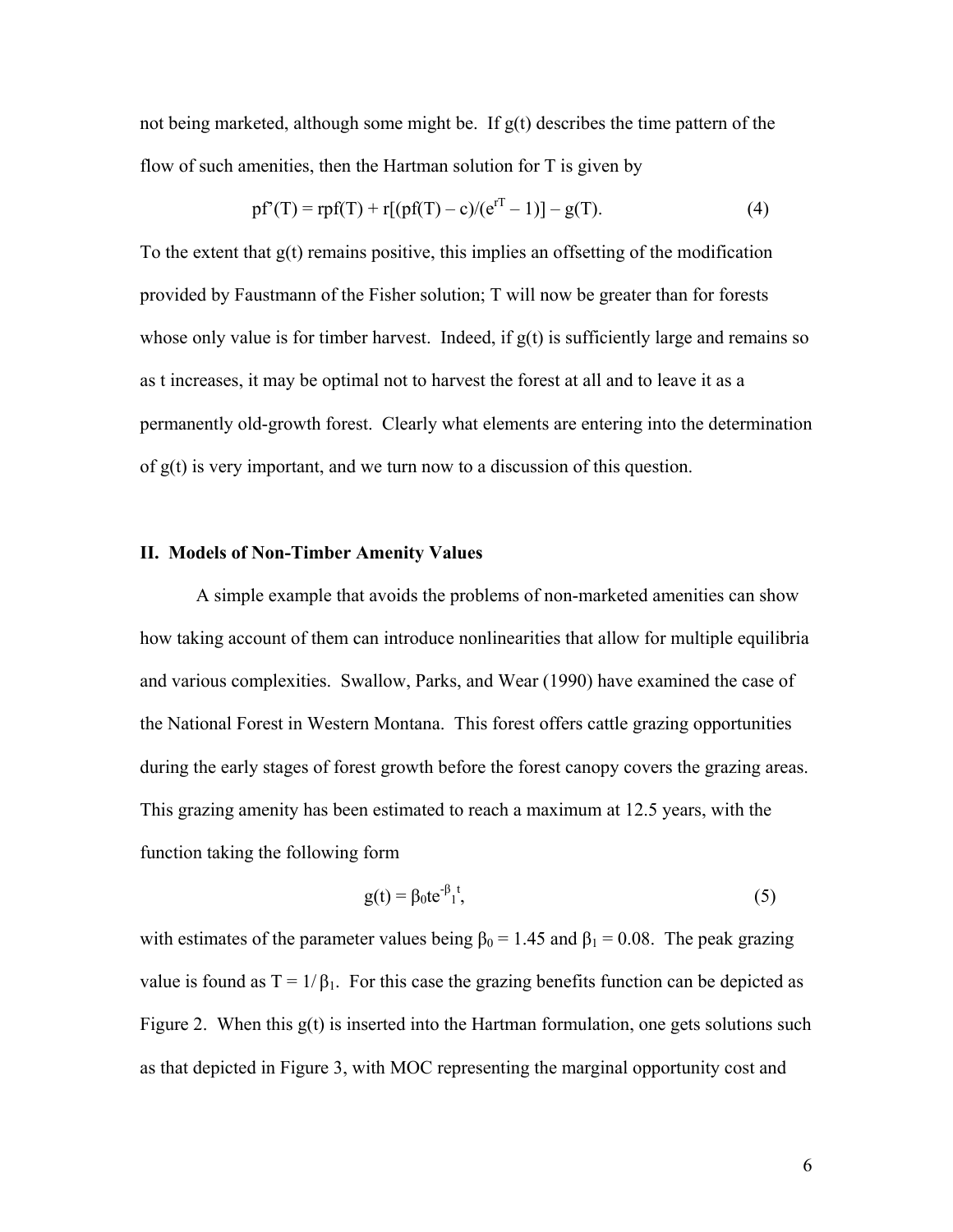MBD representing the marginal benefit of delaying harvest. The global maximum turns out to be at 73 years for this case, which compares with 76 years for the Faustmann solution.<sup>[4](#page-7-0)</sup>

## [insert Figure 2]

#### [insert Figure 3]

Grazing is not the only such non-timber amenity that forests generate, although it is one that has a definite private market value. Other such amenities may involve less clearly marketed phenomena, although in some cases the amenities may be brought to have a market value through appropriate public innovation in institutions managing the forests. Besides grazing, hunting is an activity that may be able to generate income for the private owner of a forest, or possibly a public owner as well, although controlling access to forests by hunters is not always easy, as the long history from the feudal period of aristocrats attempting to control poaching by peasants on their feudal estates demonstrates.<sup>5</sup> In the context of a modern national forest manager such as in the United States, although some of these amenity values may be captured by the state through issuing hunting licenses, most are captured by the hunters themselves. However, the amount of such amenity values have been estimated for many national forests in the U.S. as part of the FORPLAN planning process to determine land use allocation in the U.S. national forests (Johnson, Jones, and Kent, 1980; Bowes and Krutilla, 1985). As well as hunting, fishing is also a non-timber amenity from forests and faces similar questions regarding measuring the scale of its value.

<span id="page-7-0"></span> 4 That such multiple solutions can arise due to non-monotonicity of the time pattern of net benefits for forestry cases was first observed by Porter (1982), who was specifically concerned with the wilderness benefits of forests. Prince and Rosser (1985) have noted the link between such patterns in natural resource use and the reswitching question in capital theory.

<span id="page-7-1"></span> $<sup>5</sup>$  It is somewhat ironic that many national forests in Europe were formerly owned by aristocratic families.</sup>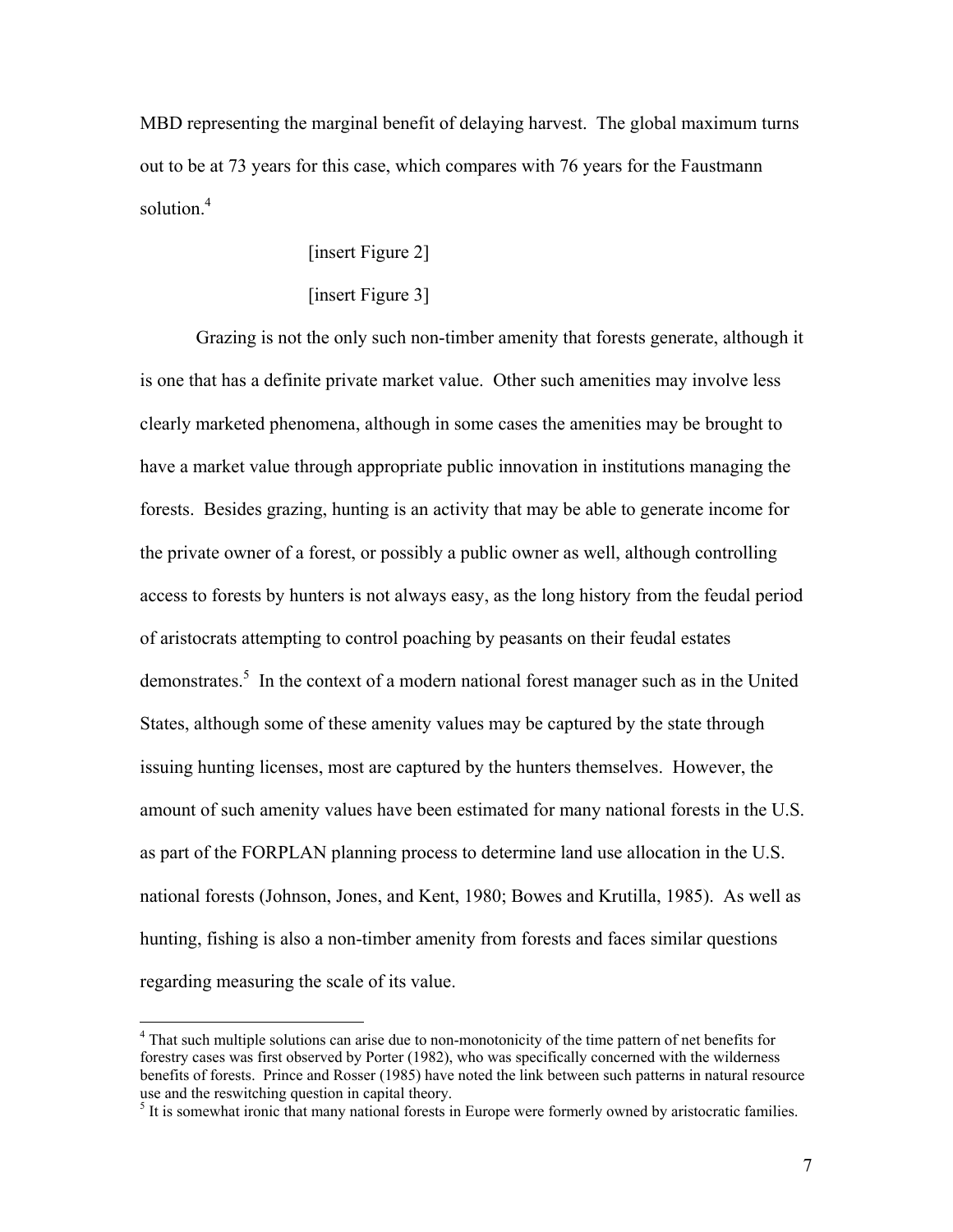Somewhat more difficult to measure but very important in public policy discussions and debates is broader biodiversity that involves species that do not provide a direct use for human beings as do those that are harvested somehow, either as timber or as food as with grazing or as the objects of recreational pursuit and killing as with hunting and fishing.<sup>[6](#page-8-0)</sup> A wide variety of indirect amenities are associated with biodiversity in forests (Perrings, Mäler, Folke, Holling, and Jansson, 1995), some more potentially marketable, such as potential sources of medicines, than others. An especially controversial has involved the preservation of endangered species, with the controversy over preserving the spotted owl in the forests of the northwestern U.S. having been an especially controversial case. In some less developed countries ecotourism has risen as a way of satisfying the conflict between preserving endangered species or habitats and providing for the economic welfare of indigenous communities that use the habitat. More generally other kinds of recreation besides hunting and fishing in forests are sources of amenity values, including purely aesthetic ones such as people viewing beautiful leaves during the fall season. The measurement of some of these amenity values may involve estimation of "existence values" through a variety of methods, many of these highly controversial. These methods of valuation become even more complicated and controversial when they involve traditional populations in rain forests in poorer nations (Gram, 2001).

<u>.</u>

<span id="page-8-0"></span><sup>&</sup>lt;sup>6</sup> Of course in less developed countries hunting and fishing in forests by aboriginal or more generally poor people may well be a major source of their food and not a matter of recreation at all. Kant (2000) provides a discussion of how to integrate the broader socio-economic problems facing traditional communities into an intertemporal optimization framework for forestry management. Especially for aboriginal populations in tropical rain forests, questions of cultural survival enter in as well as more standard ones of economic development or environmental sustainability. For discussions of the coevolution of culture and ecology in tropical rain forests see Norgaard (1981, 1994).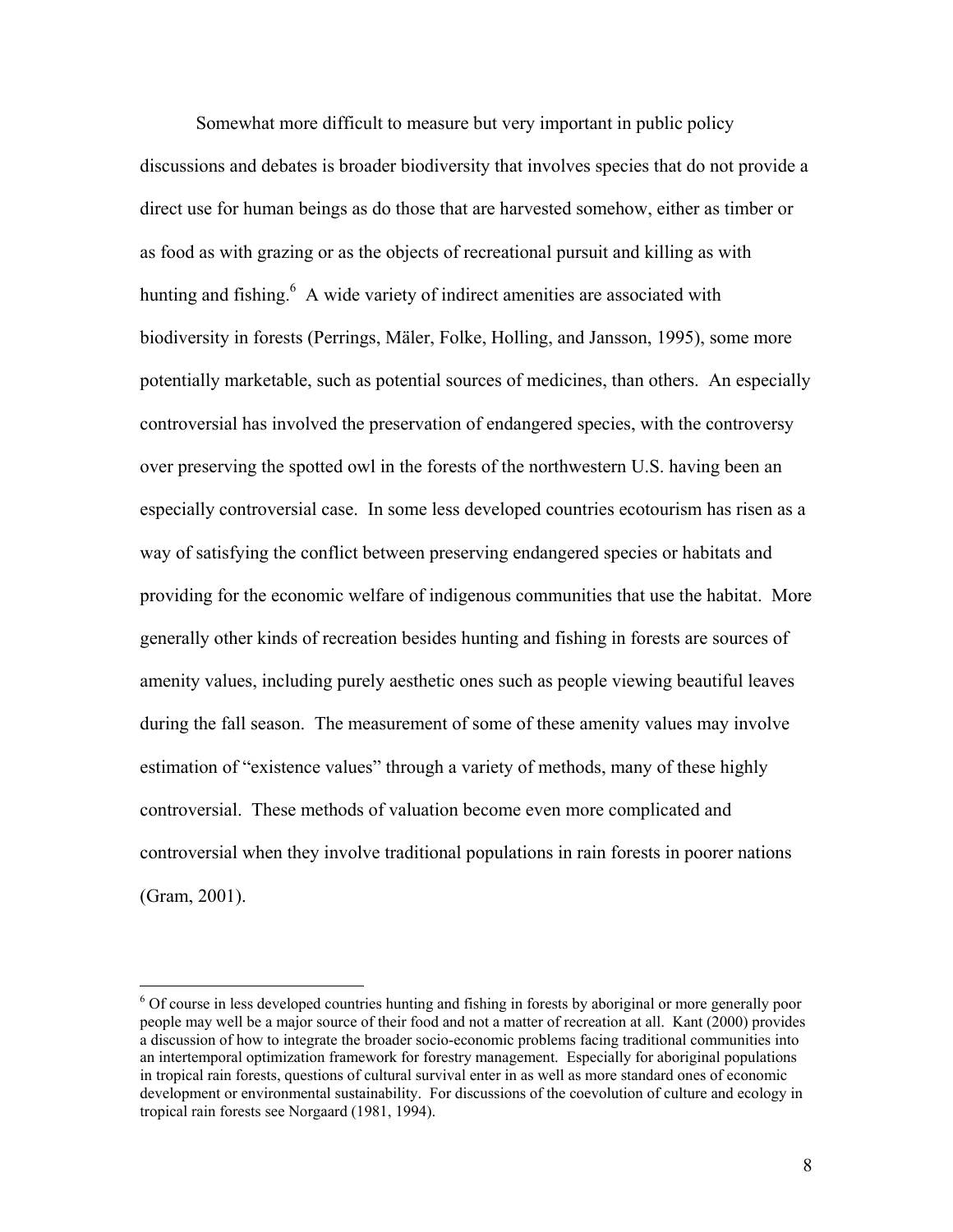Yet another source of non-timber amenities that has increasingly attracted attention is that of carbon sequestration and oxygen generation, with the former viewed as more critical given the problem of global warming, although again the exact value of this amenity is difficult to measure and very controversial. Although there are some distinct complications in the time patterns involved, it appears that in most forests the amenity value of carbon sequestration tends to rise with the length of the rotation period (Alig, Adams, and McCarl, 1998). A crucial aspect of this is that when a forest is cut for timber there tends to be a substantial release of carbon back into the atmosphere. Indeed, the carbon sequestration amenity value can continue to increase even after the forest has not only stopped growing but actually begun to decline. Thus, in contrast to the grazing example considered above, considering carbon sequestration tends to lengthen the time of an optimal rotation within the Hartman framework.

A somewhat complicated question arises regarding the relationship between carbon sequestration and biodiversity. It turns out that this very much depends on the forest and also the nature of the reforestation (or afforestation) policies after cutting down the forest for timber harvest purposes occurs. Many observers argue that biodiversity tends to increase with age of forests and thus goes hand in hand with carbon sequestration and that in some areas forests of tree species that support more biodiversity are also better at carbon sequestration as with the longleaf pine native to the U.S. Southeast now largely replaced by the more rapidly growing loblolly pine (Alavalapati, Stainback, and Carter, 2002). Furthermore longer lasting forests with more carbon sequestration may also provide external benefits in terms of reduced soil erosion, flooding, and other environmental benefits (Plantinga and Wu, 2003). However, if reforestation policies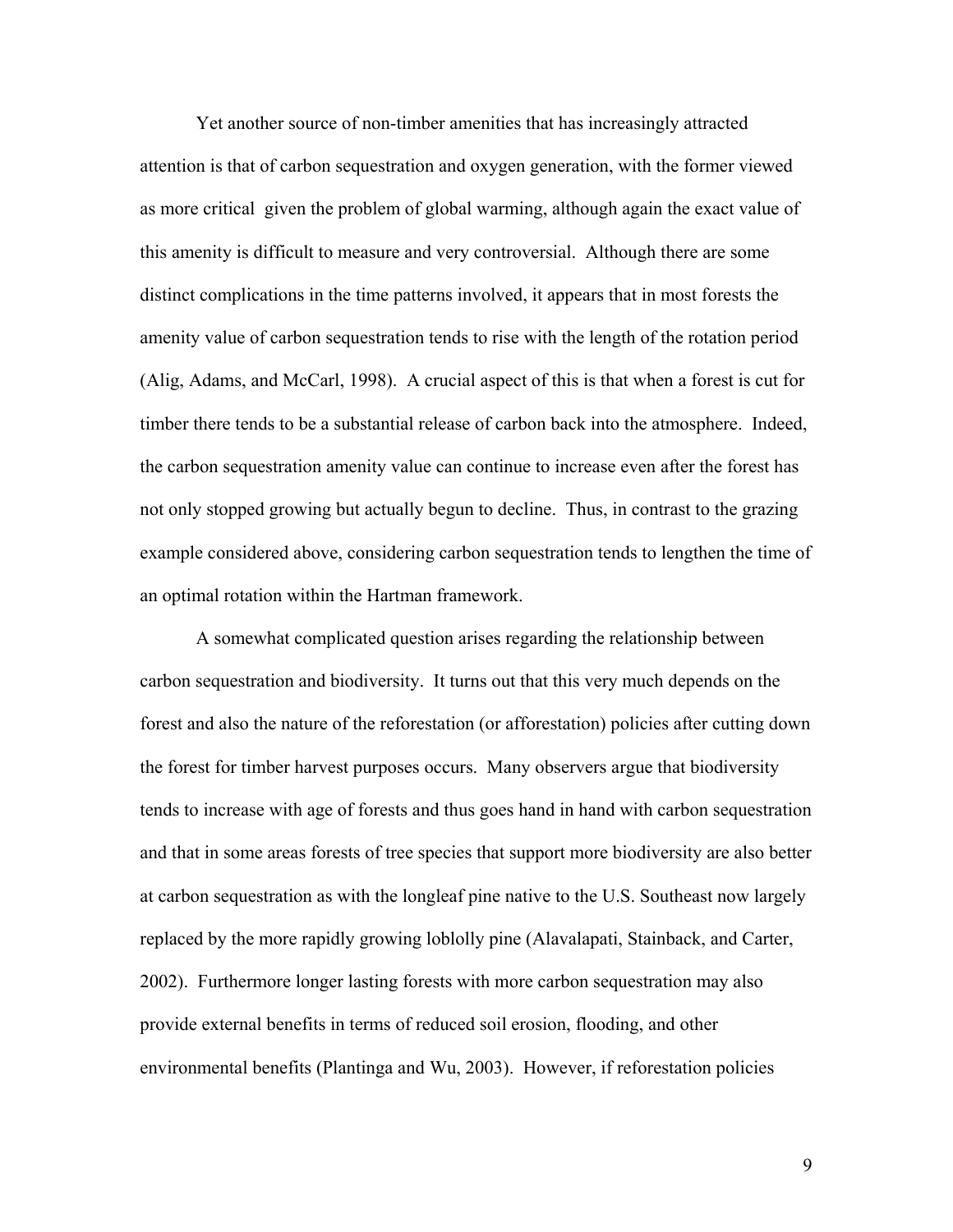involve replacing multi-species and biodiverse forests with mono-species and less biodiverse ones, then a policy oriented towards carbon sequestration may conflict with one oriented toward preserving biodiversity (Caparrós and Jacquemont, 2003).

However, more detailed analysis of some forests as carried out by the FORPLAN process in the United States has revealed that in some areas some of the generalizations listed above do not hold. What is clear is that for a given forest type, the patterns of these non-timber amenities may vary in a much more complicated manner over time as the succession process within a given forest type proceeds. Thus in the deciduous forests found in the George Washington National Forest in Virginia and West Virginia, the patterns of biodiversity and the patterns of hunting and other amenities follow quite a complicated pattern.<sup>7</sup>

The initial pattern after a clearcut in terms of huntable wild animal populations is for deer to reach a maximum population in the neighborhood of five to ten years afterwards. This essentially resembles the pattern for grazing in Western Montana, and what is involved is the deer doing especially well on the edges of areas that have been clearcut at this time afterwards. There is plenty of food for the deer but not so much cover that they cannot do well. In the George Washington National Forest, deer hunting is by far the most popular and thus weighs quite heavily in this amenity value.

A second peak of non-timber amenity value arrives at around 25 years after a clearcut. At this point aggregate biodiversity in terms of the sheer number of different species living in the forest is maximized. This contradicts the widespread view that

 $\overline{a}$ 

<span id="page-10-0"></span> $<sup>7</sup>$  The source of this information is from the author's own unpublished work on the FORPLAN model</sup> developed for use in managing the George Washington National Forest in 1980.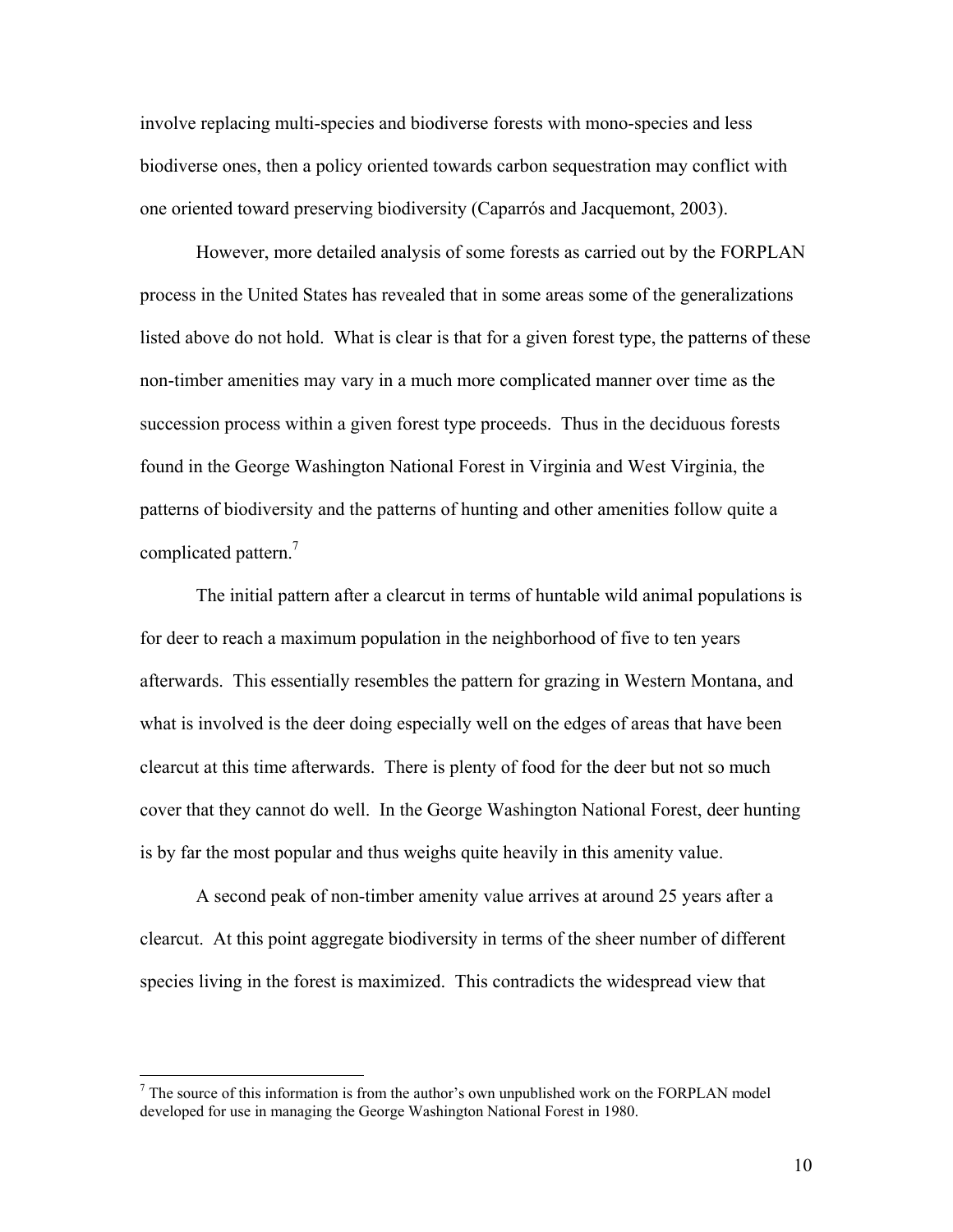biodiversity is maximized in old growth forests. $8$  At this point the initial growth of oak trees has reached a substantial level, but new species of trees, such as maples, have begun to grow also, and there is a great deal of general undergrowth, the latter especially important. In the George Washington National Forest the hunted species that are especially prevalent at this time tend to wild turkeys and grouse.

Finally there is a later maximum that emerges after about 60 years for bear populations. Bears do well in forests with large fallen-down trees. These older forests have generally lost much of their undergrowth and also have less variety of tree species. Hence they are lower in overall biodiversity, but of course there are people who desire to hunt bears and others who view bears as especially valuable for more general reasons, some of these possibly irrational.<sup>9</sup> Figure 4 depicts the pattern just described for the George Washington National Forest for its non-timber amenities, which suggests a more complicated set of possible multiple equilibria than observed for the Western Montana case. Needless to say, it is unsurprising that the Supervisor of the George Washington National Forest would complain that his most difficult problem was adjudicating between those who wished to hunt deer (and thus supported road building and clearcutting) and those who wished to hunt bears (and thus supported preserving old growth forests), with both groups being heavily armed and vigorous in their presentations.

[insert Figure 4]

<span id="page-11-0"></span><sup>&</sup>lt;sup>8</sup> What is true is that in many forests certain endangered species fare well in old growth forests, the spotted owl example in the northwestern forests of the U.S. being a famous example, even if in some of these cases there is less aggregate biodiversity. To the extent that old growth forests become rare, this fact alone can increase the amenity value of the few species that thrive only in such forests.

<span id="page-11-1"></span><sup>&</sup>lt;sup>9</sup> It is well known that surveys of the public show much greater willingness to pay to preserve large mammals than other species, especially ones perceived to be "cuddly," which is certainly the case for bears (Weitzman, 1992). It is no accident that the World Wild Fund uses Panda bears as a symbol in their fundraising activities, although Pandas are not technically bears but more closely related to raccoons.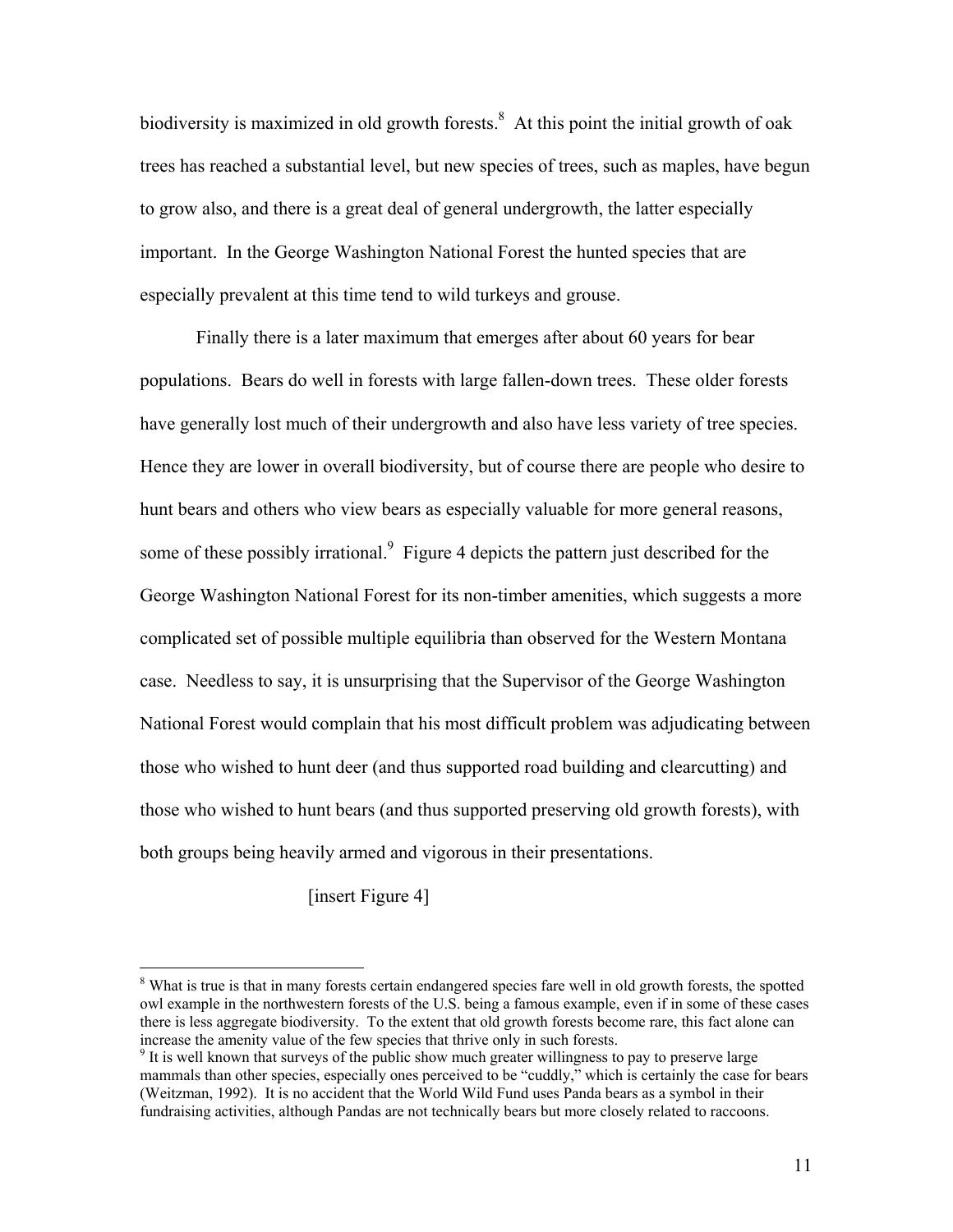#### **IV. Management Problems Beyond Rotation of Timber Harvest**

# A. Fire Rotation

Whereas previously we have considered the problem of optimal rotation of timber harvesting while accounting for non-timber amenity values, now we consider an alternative rotation scheme. This involves the use of fire to maximize the persistence of endangered species whose populations peak in a midsuccessional stage of a forest ecosystem, much as the wild turkey and grouse in the previous discussion. One such example is eastern bristlebirds in the U.S. (Pyke, Saillard, and Smith, 1995) with Johnson (1992) and Whelan (1995) providing more extended discussions and cases. Stochastic dynamic programming has been used to study optimal fire rotation systems by Possingham and Tuck (1997) and by Clark and Mangel (2000).

Clark and Mangel (pp. 176-181) consider an endangered population wherein habitat quality is given by  $q(t)$  since the time of the last fire, r is the litter size,  $s_a$  is the probability that an adult survives in the absence of fire,  $s_i$  is the probability that a juvenile survives in the absence of fire, and  $N(t)$  is the adult population in time t since a fire. The population equation after a fire then becomes

$$
N(t+1) = [s_a + s_j r q(t)] N(t).
$$
 (6)

Letting  $r = 2$ ,  $s_a = 0.7$ ,  $s_i = 2$ , with q(t) reaching a maximum between five and ten years, Clark and Mangel (p. 178) find the trajectory of average population to follow that shown in Figure 5.

### [insert Figure 5]

Letting a fitness parameter, f, be the percent of the population (both adult and juvenile) that survives a burn, and letting  $f = 0.8$ , Clark and Mangel study a case over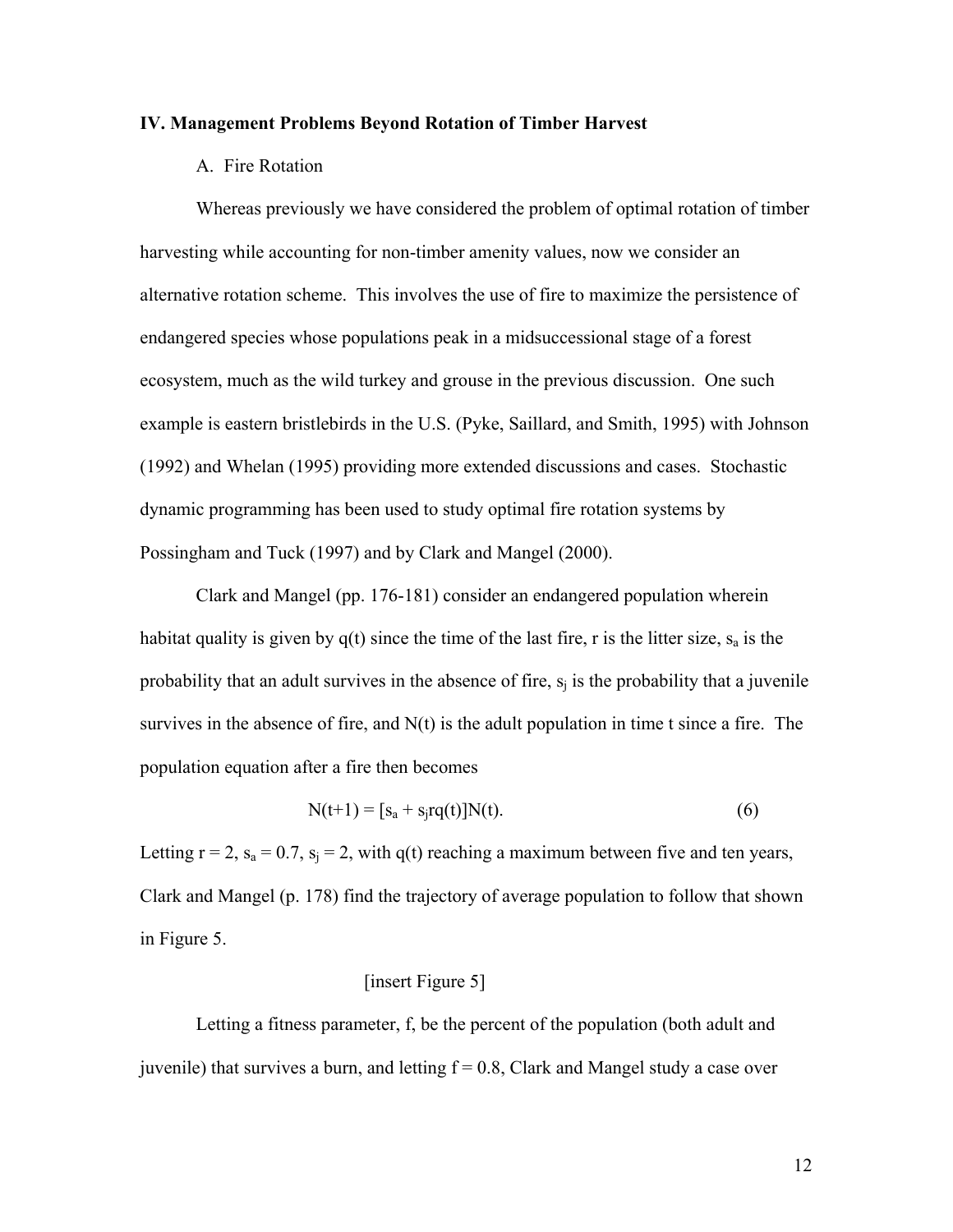time of 20 years and population that reaches a maximum of 50 but which must kept at least as great as 3. They compute at each time t the maximum probability of the survival of the species based on starting a fire or not starting a fire for a given population size. Their solution is depicted in Figure 6, which divides the time-population space into zones of starting a fire or not starting a fire Clark and Mangel, p. 181).

# [insert Figure 6]

The problem of fire rotation and management has become highly controversial among forest managers within the United States, with the issues going well beyond those of preserving endangered species and involving the costs of the fires themselves and their degree of general destructiveness. Muradian (2001) argues that the relationship between fire frequency and vegetative density is one of multiple states, allowing for the possible of catastrophic dynamics. This follows rather closely the argument of Holling (1973) regarding the tradeoff between resilience and stability. Thus, traditionally policy in the U.S. was to attempt to fight all fires that appeared on national forest or park lands. However, the truly catastrophic fires that have broken out in several national parks, most famously in Yellowstone Park during the 1990s, have made policymakers aware that not allowing any fires at all leads to a dangerous accumulation of underbrush and dead branches and trunks that can lead to a much greater fire when one finally breaks out. The short term stability of fighting all fires leads to the longer term decline in resilience of the forest to catastrophic fire. So a new policy of actively starting fires to maintain resiliency in the forests has been adopted, although this has also become controversial since one of these got out of control in Arizona and ended up destroying property.

B. Pest Management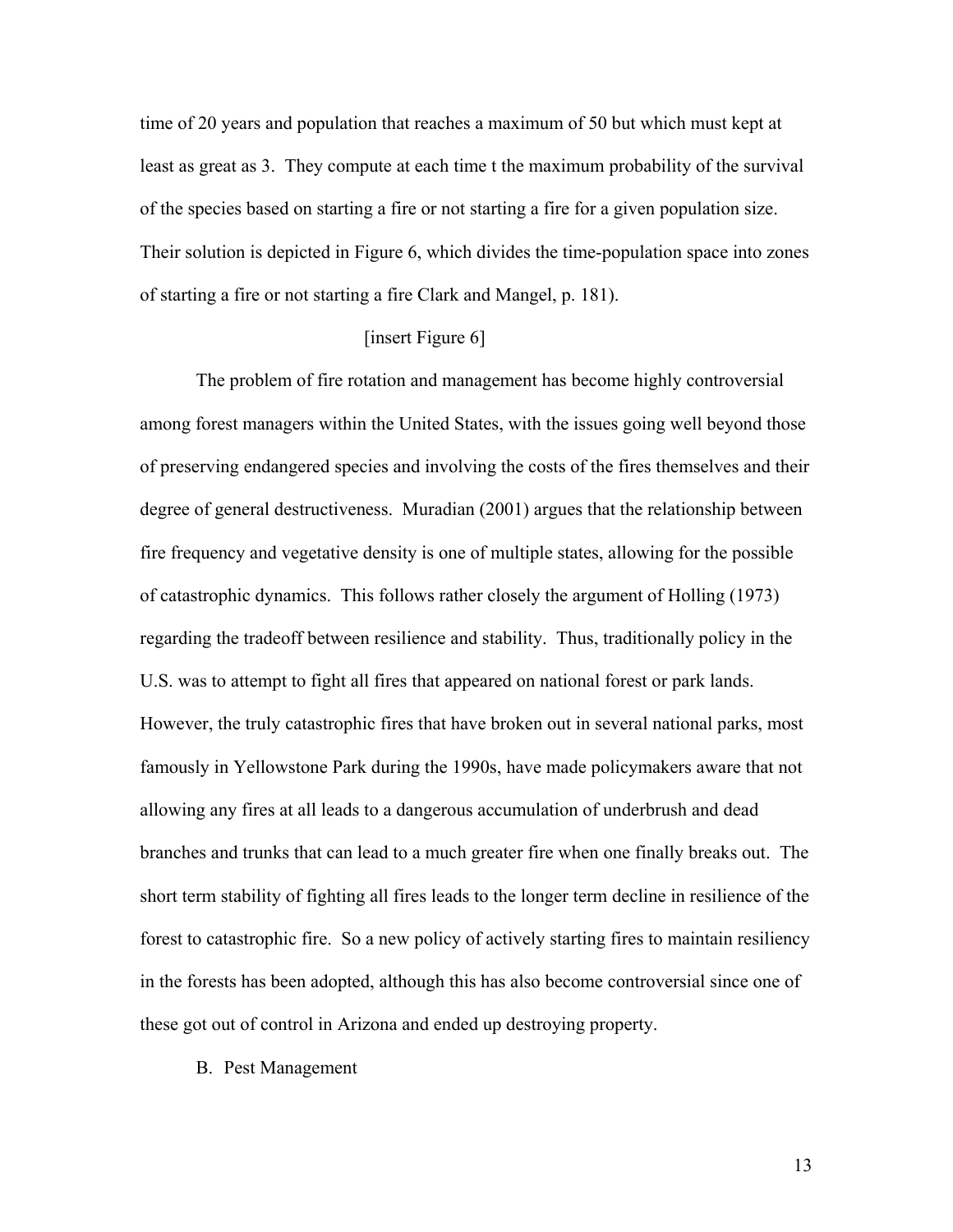Holling (1965, 1973) initially posed his hypothesis mentioned above after contemplating the dynamics of spruce-budworm outbreaks in western Canadian coniferous forests. Such outbreaks occur in a fairly regular pattern approximately every 40 years or so. Among those looking at this have included May (1977), Ludwig, Jones, and Holling (1978), with Casti (1989) and Rosser (1991) putting the argument into an explicit context of catastrophe theory. What is involved is essentially a three-level predator-prey model, with the budworms feeding on the tree leaves, which grow larger as the trees grow larger, and migratory birds limiting the budworm population by preying on them. The trigger mechanism for the periodic outbreak is that there is an upper limit to the ability of the birds to concentrate in the trees, while the budworms can keep increasing with the leaf size. So, as the bird population becomes limited at a crucial level, they cease being able to limit the budworms which then break out into a rapid increase that in turn triggers a crash in the tree population and thus also a subsequent crash in the budworm population.

Following Ludwig, Jones, and Holling, let B equal the budworm population,  $r_B$ equal to the natural growth rate of the budworms,  $K_B$  equal the budworm carrying capacity (determined by the amount of leaves),  $\alpha$  = the predator saturation parameter (a proportion of the budworm carrying capacity), and β equal the maximum rate of predation by the birds upon the budworms. The budworm dynamics in their early stages are given by

$$
dB/dt = r_B B(1 - B/K_B) - \beta B^2/(\alpha^2 + B^2). \tag{7}
$$

Nonzero equilibria are solutions of

$$
(r_B K_B/\beta) = u^* / [( \alpha / K_B )^2 + u^{*2} ) (1 - u^* ).
$$
\n(8)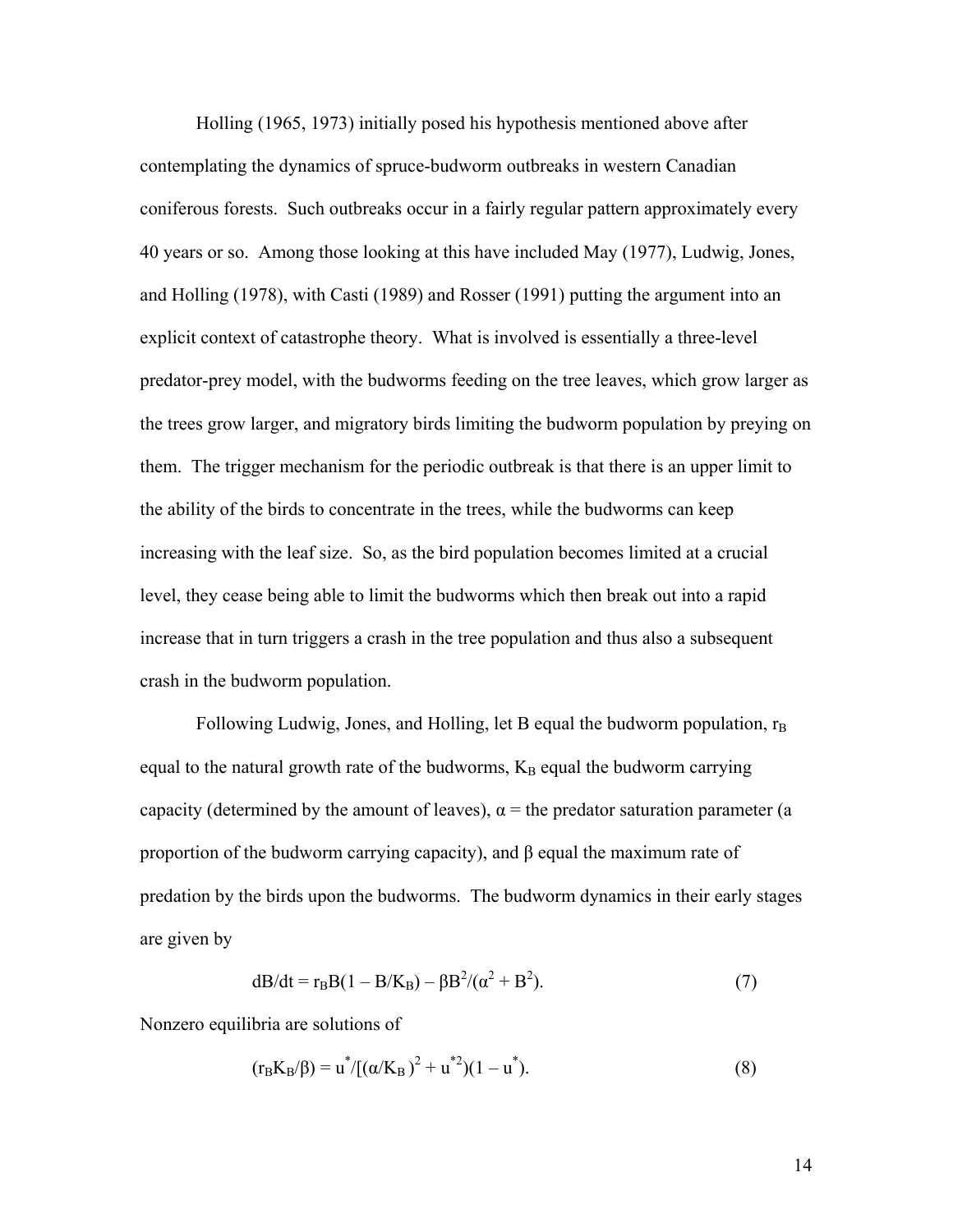This set of solutions is depicted in Figure 7, with the zone of multiple equilibria and associated catastrophic hysteresis loops being that of an infected forest.

# [insert Figure 7]

Holling in particular (1986) has discussed at length policy responses to this problem. Whereas many policymakers are inclined to spray the budworms, this tends to happen to late in the cycle. When they have become visible they are already in the epidemic phase and spraying simply holds the system in that very unstable state. Holling focuses on the larger system, especially the idea of encouraging greater bird population to constrain the budworms. This led him to consideration of how events at great distances might affect the system, e.g. how a failure to maintain wetlands in the U.S. that are used by the birds when they migrate might trigger an outbreak of the budworms by reducing the bird population below a critical size. For Holling this was example represents the very essence of "local surprise and global change" in ecosystems.<sup>[10](#page-15-0)</sup>

#### C. Patch Size Management

 $\overline{a}$ 

Finally let us consider the problem of the size of cut areas in forests, which is closely related to the sizes of patches within forests. It has long been known that timber harvesters prefer to harvest by cutting large clearcuts that are then replanted with a single species of all the same age. This is the least expensive method of harvesting for a pure lumber producer unconcerned about any other amenity values of the forest. However, it is known that large clearcuts can reduce the maximum size of patches in a forest and that the survival of species may depend on there being sufficiently large patches to sustain the

<span id="page-15-0"></span> $10<sup>10</sup>$  A further aspect of this involves studying the relations between the different hierarchical levels of the system, with the question of effects passing from lower levels to higher levels becoming very important in this phenomenon of destabilization due to seemingly minor causes. Among those studying this aspect of such dynamics include Allen and Starr (1982), Holling (1992), and Rosser, Folke, Günther, Isomäki, Perrings, and Puu (1994).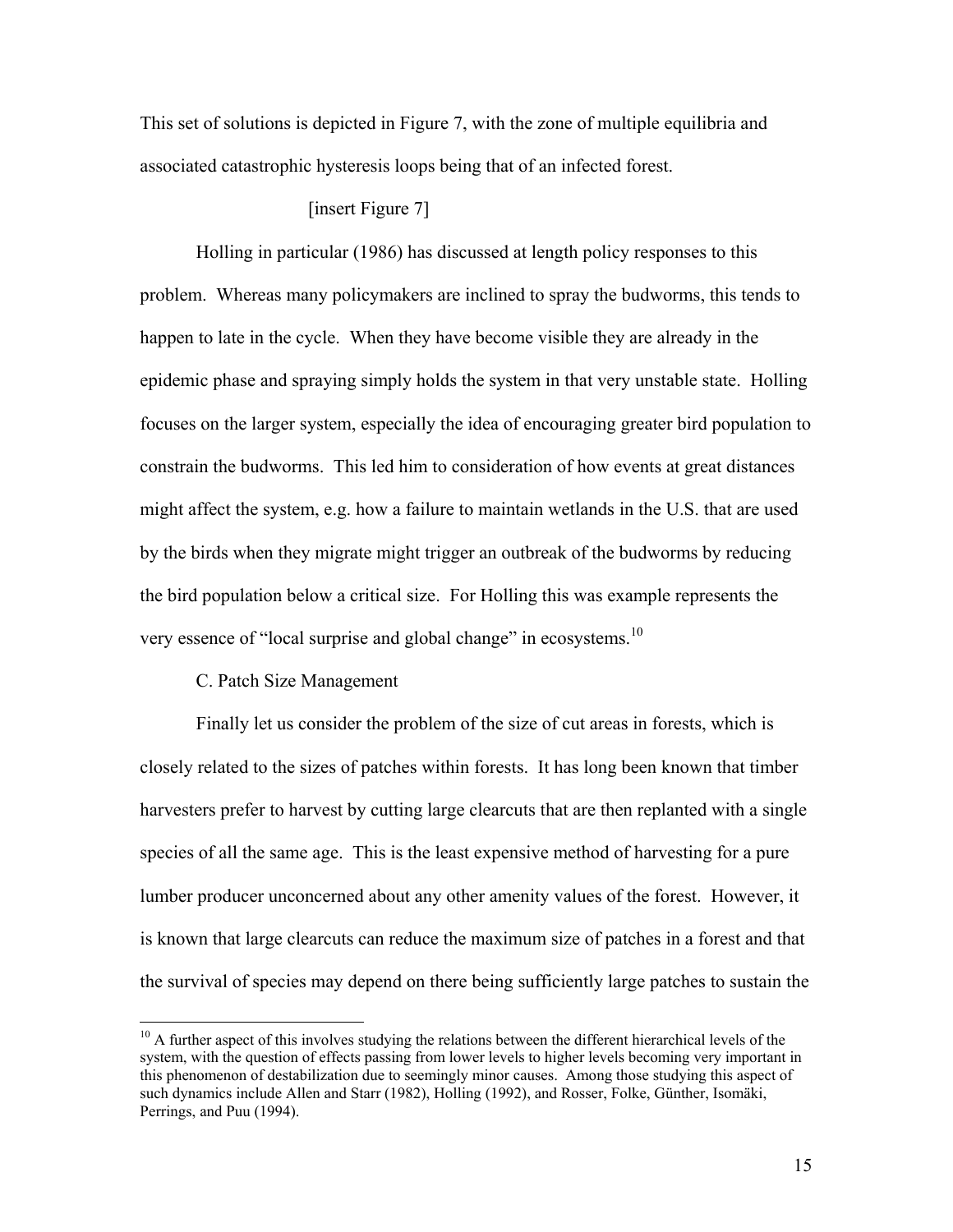more fragile species. More particularly it has been argued that there is a nonlinear relationship between habitat destruction (or fragmentation) and largest patch size (Tilman, May, Lehman, and Nowak, 1994; Bascompte and Solé, 1996; Metzger and Décamps, 1997; Muradian, 2001). Below a certain threshold of patch size there is a relative sudden collapse of population for the fragile species.

Figure 8 depicts the basic situation involved here. It combines figures found in the above references with the private cost of timber harvesting. The horizontal axis represents the size of the cuts and the vertical axis represents quantities of value units, assuming these can be estimated for the species affected by the timber harvesting. Line A represents the benefits per forest of not cutting at a certain scale, the value of the species preserved at that scale of patch-size of cutting, which shows the nonlinear and catastrophically dropping off aspect. Line B shows the private costs of timber harvesting per forest, which steadily decline with the size of the cut. Clearly there is a zone of sizes where it would be socially superior to cut although these would entail higher costs for the private timber harvester. Unsurprisingly this issue is one that continues to be very controversial in forestry management.

[insert Figure 8]

#### **V. Conclusions**

We have reviewed a variety of complex ecological-economic problems associated with dynamically managing forests around the world. Needless to say we have barely scratched the surface of these issues and it must be noted that we have mostly dealt with fairly stylized cases or specific examples. Many cases and situations may appear to be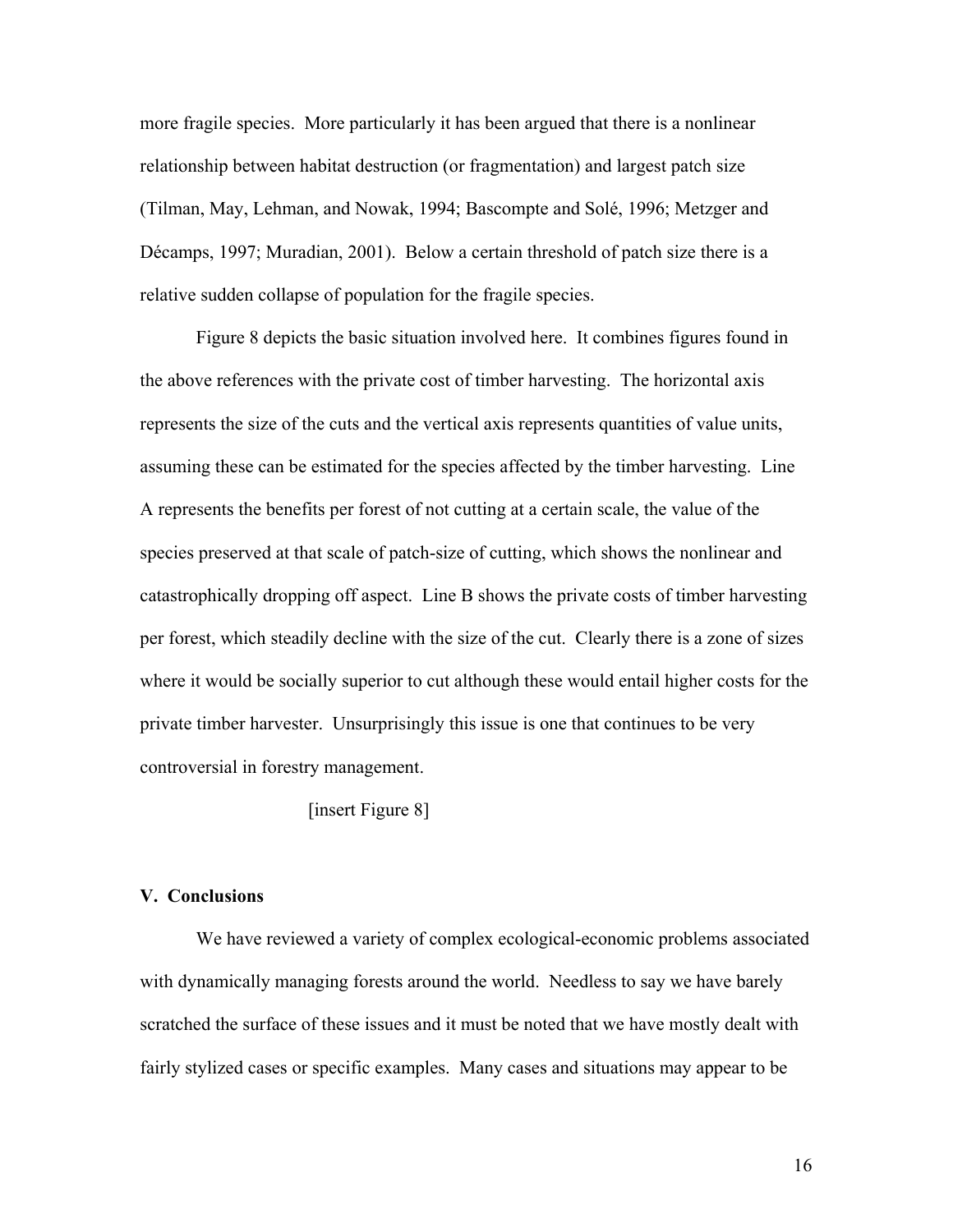very different from the ideas presented here. We must also note that we have largely avoided any detailed discussion of issues arising from conflicts or ambiguities about property rights or access, although these are very serious matters in the traditional communities living in the tropical rain forests, and are also issues even in the temperate forests in the more high income countries such as Canada and the United States.

We began by reviewing the basic literature on optimal rotation of a forest being harvested solely for timber use, resulting in the Faustmann solution. This was modified by considering the analysis of Hartman, which allows for accounting for non-timber amenities of the forest, including grazing, hunting, fishing, recreation, social values of traditional communities, carbon sequestration, and more general existence and aesthetic values. A central issue involves the fact that these other amenities may exhibit complicated time patterns over the life of a forest that do not correspond directly with the growth rate of the trees, the factor that underlies decisionmaking about timber harvesting by a private owner for whom timber is the sole value of interest. This leads to the possibility of multiple equilibria and considerable dynamic complications. These complications have led to great difficulties for actual decisionmakers responsible for the management of forests that have multiple uses, as in the national forests of the United **States**.

We also considered a further set of management issues, notably fire rotation, pest management, and patch size management in regard to the size of cuts made during timber harvesting. In all of these cases the presence of nonlinearities and discontinuities impose heightened difficulties for forest managers. The presence of critical thresholds in all of these cases is a pervasive phenomenon, and one that poses deep problems not easily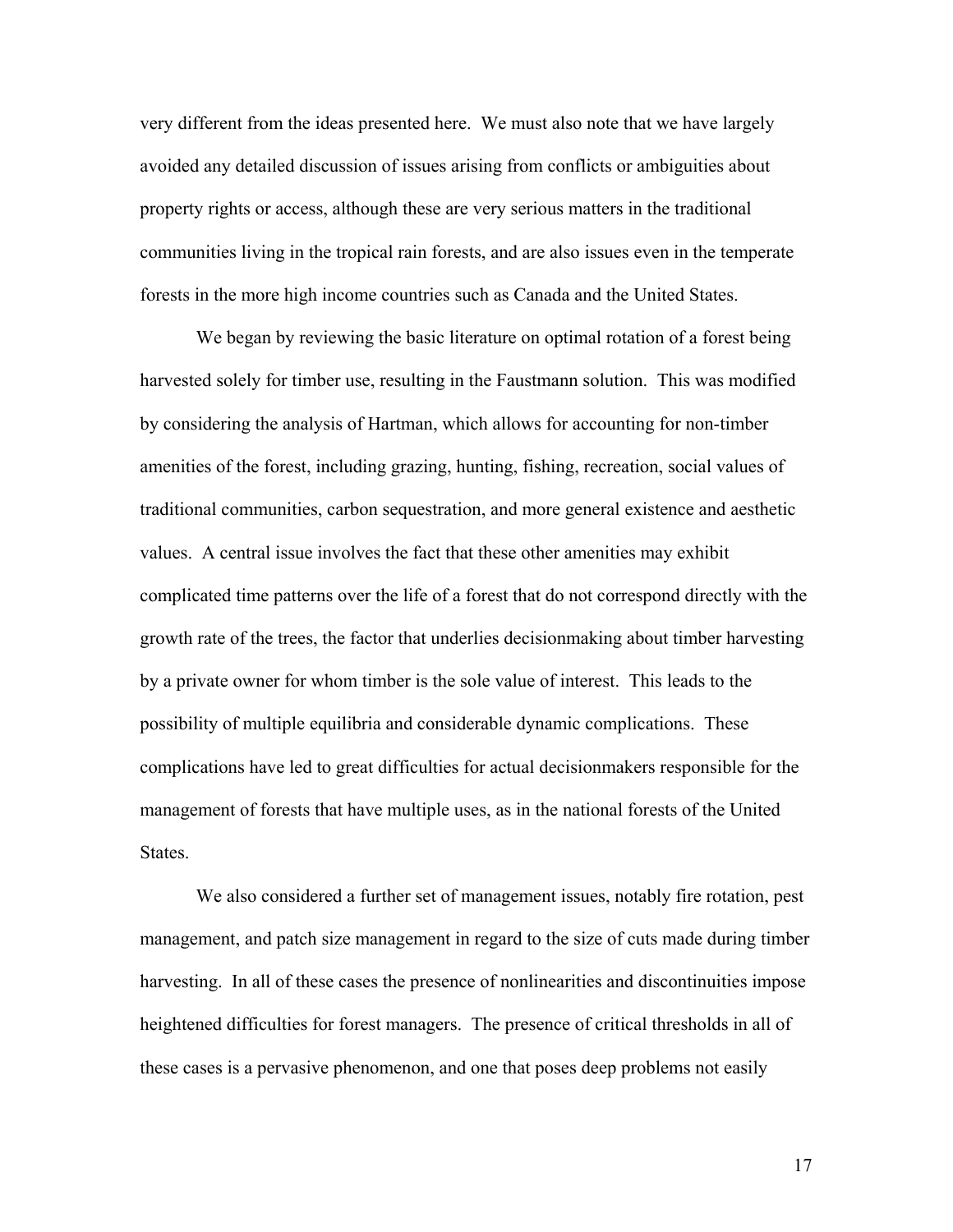solved. Although we did not examine cases involving chaotic or other more erratic dynamics in forestry management, such phenomena are possible. However they would tend to operate over relatively long time scales, unlike for much shorter-lived biological populations. For forests the more dramatic and compelling problems arise from the discontinuities that are studied more by catastrophe theory, collapses of species populations, sudden collapses of entire ecosystems due to fire or outbreaks of pests, or the more insidious damage of badly managed or timed timber harvesting (Rosser, 2001). Dealing with these problems will challenge forest managers for the foreseeable future.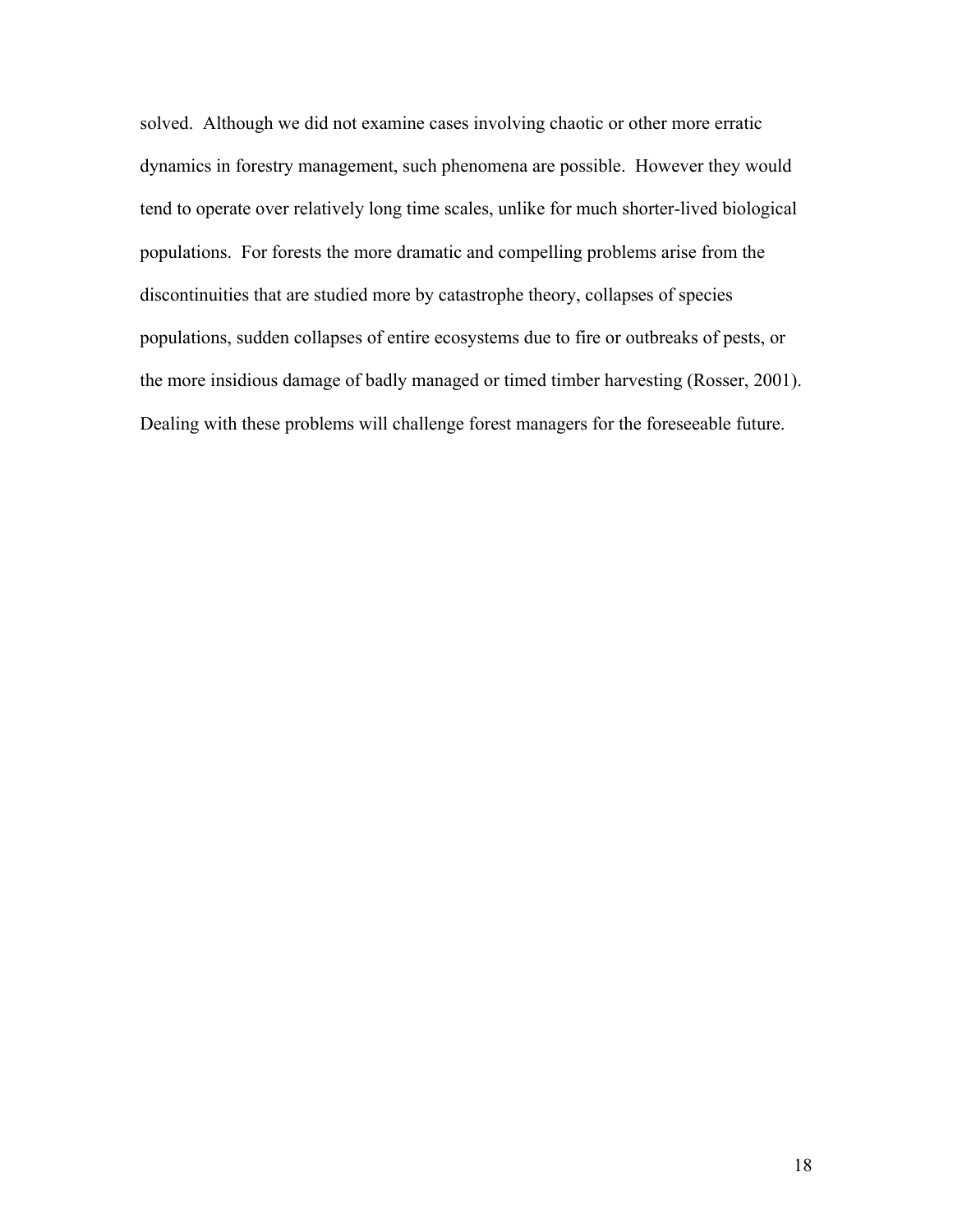

Figure 1: Typical Tree Growth Pattern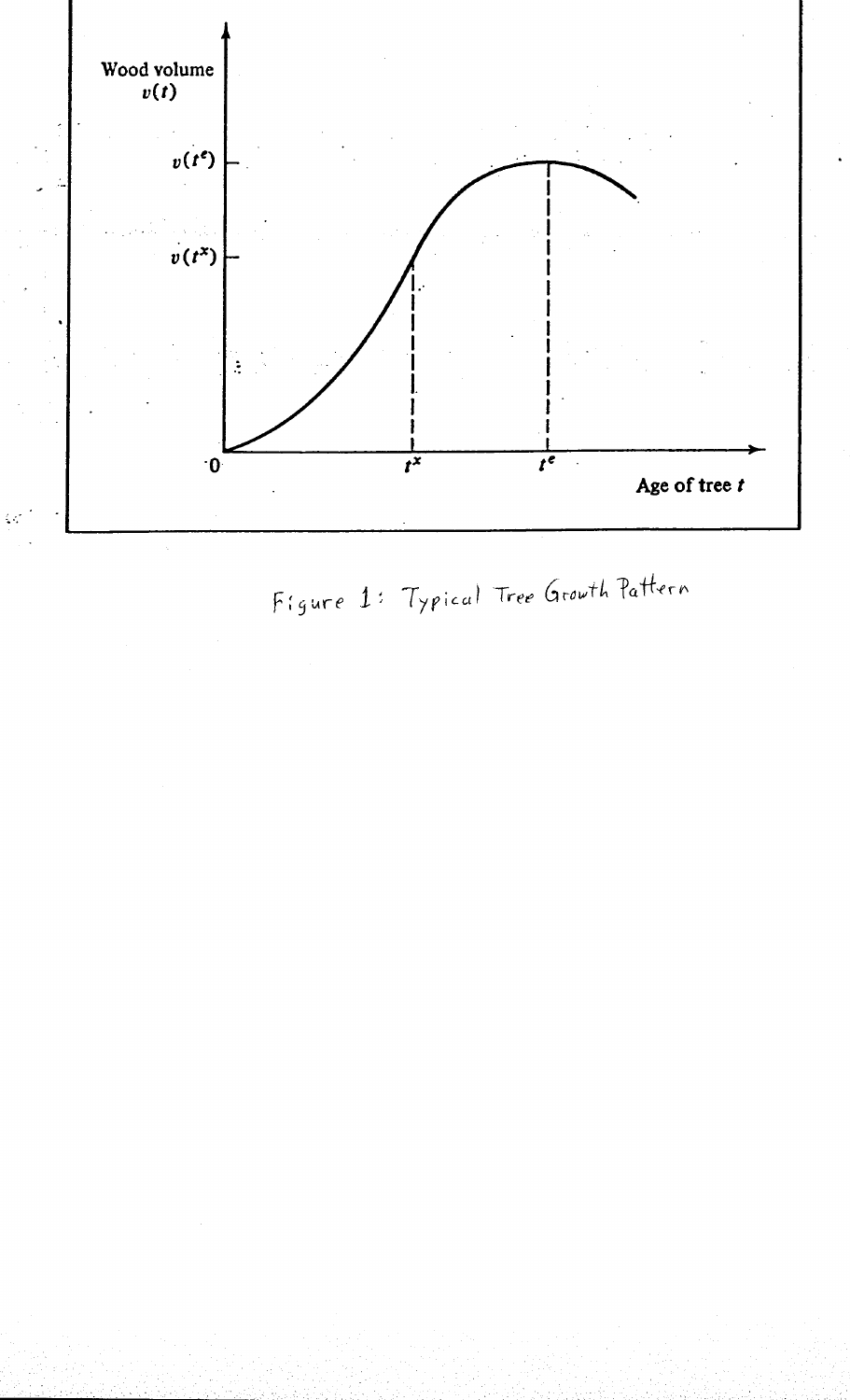

Grazing benefit function: Figure 2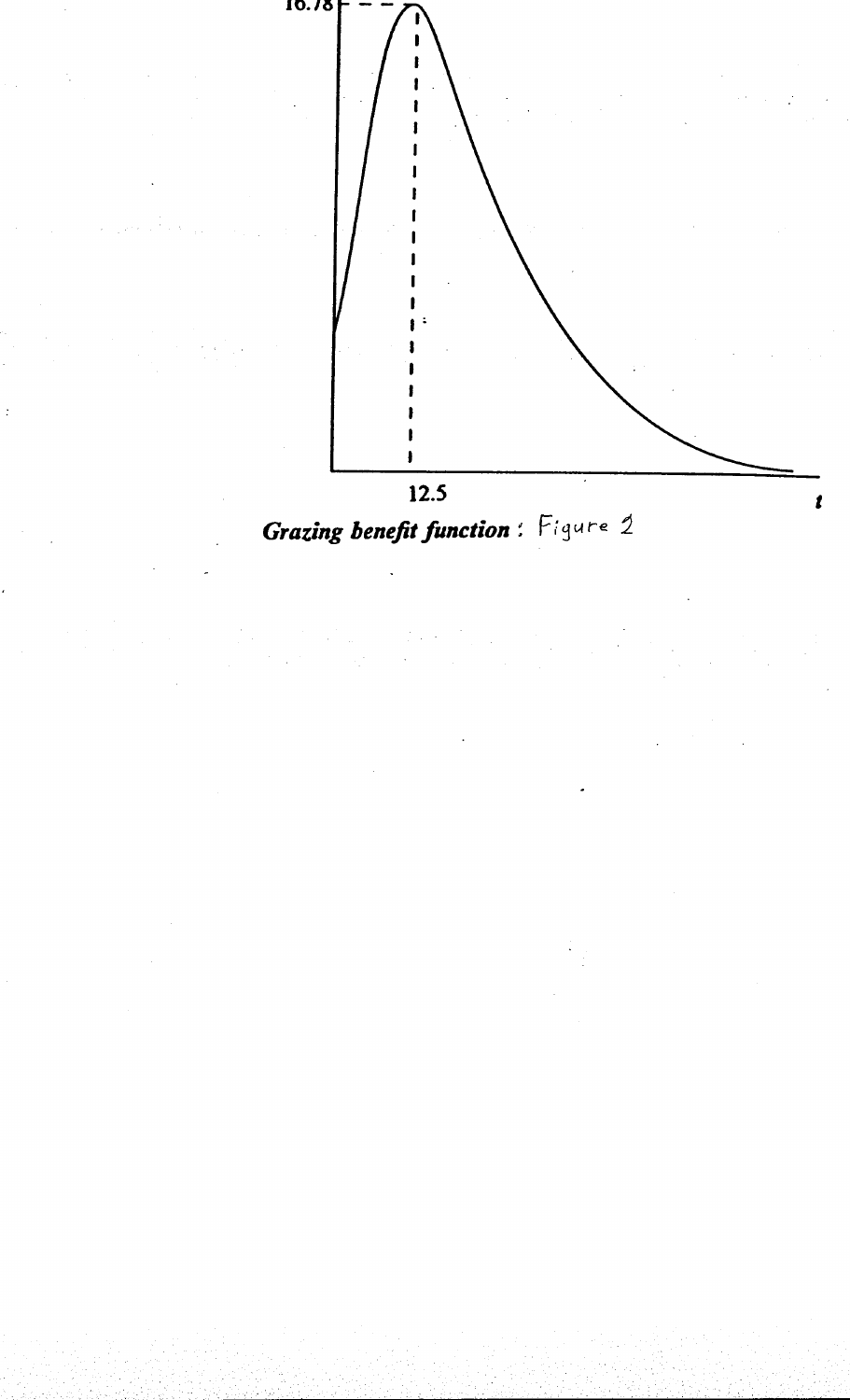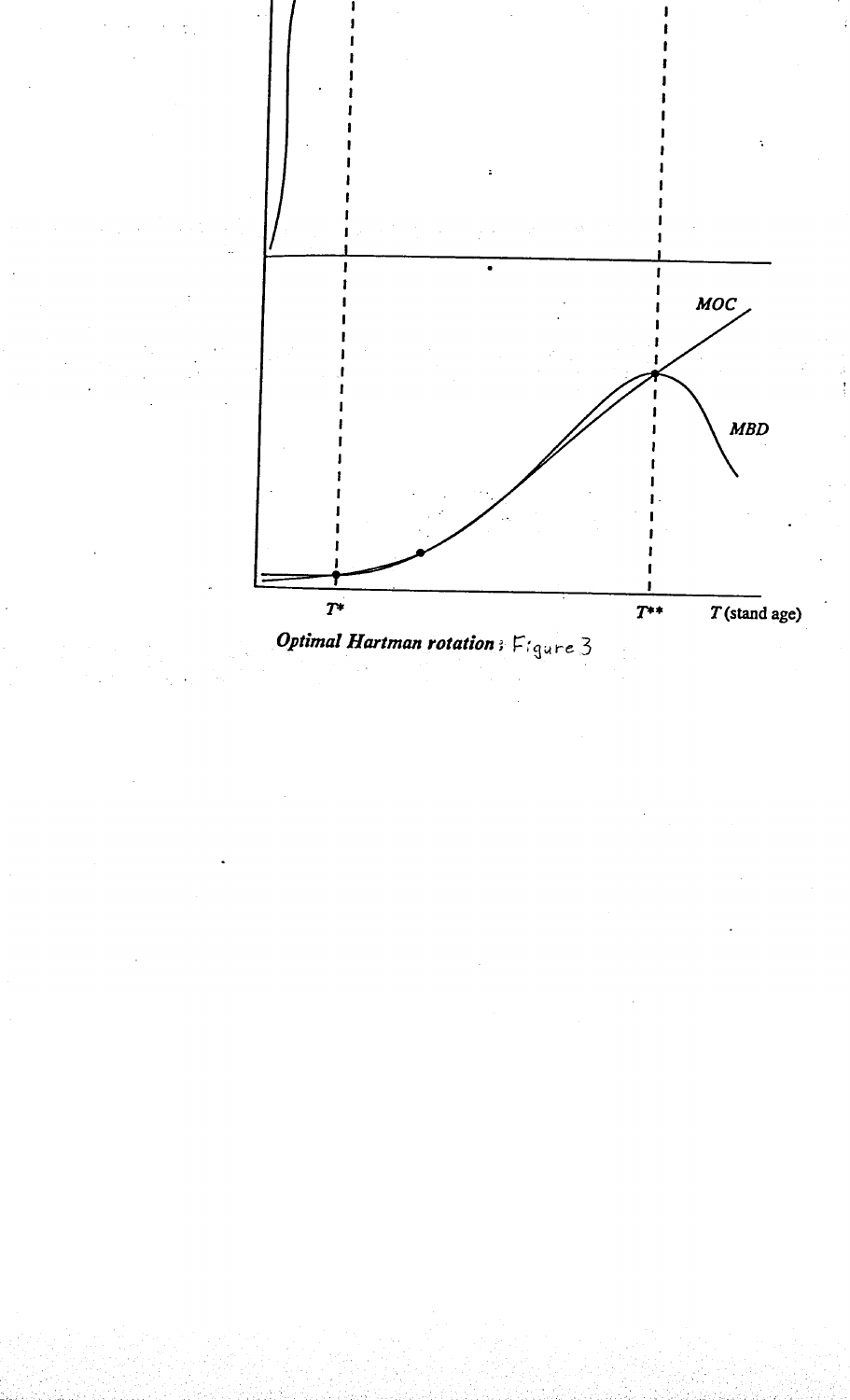

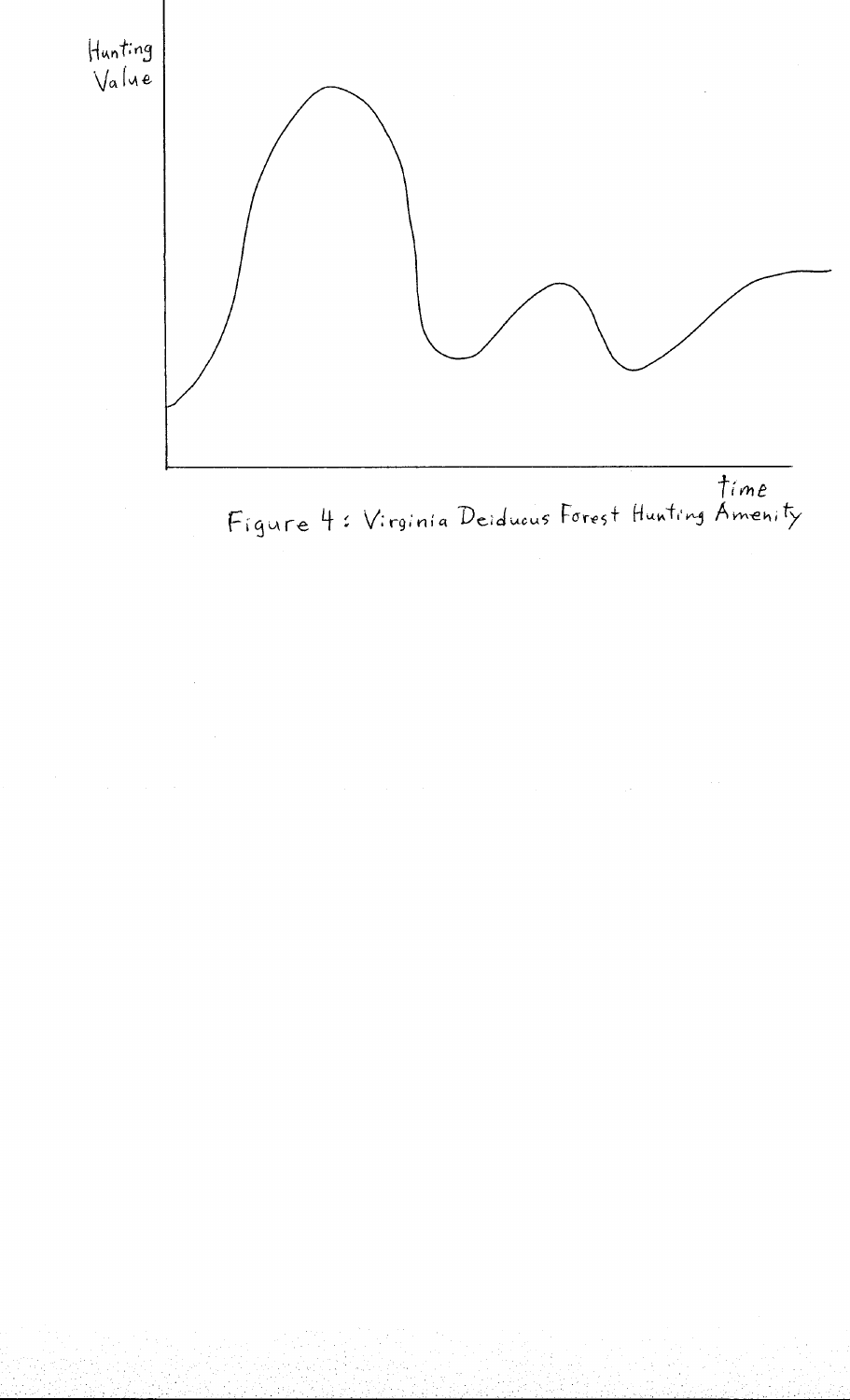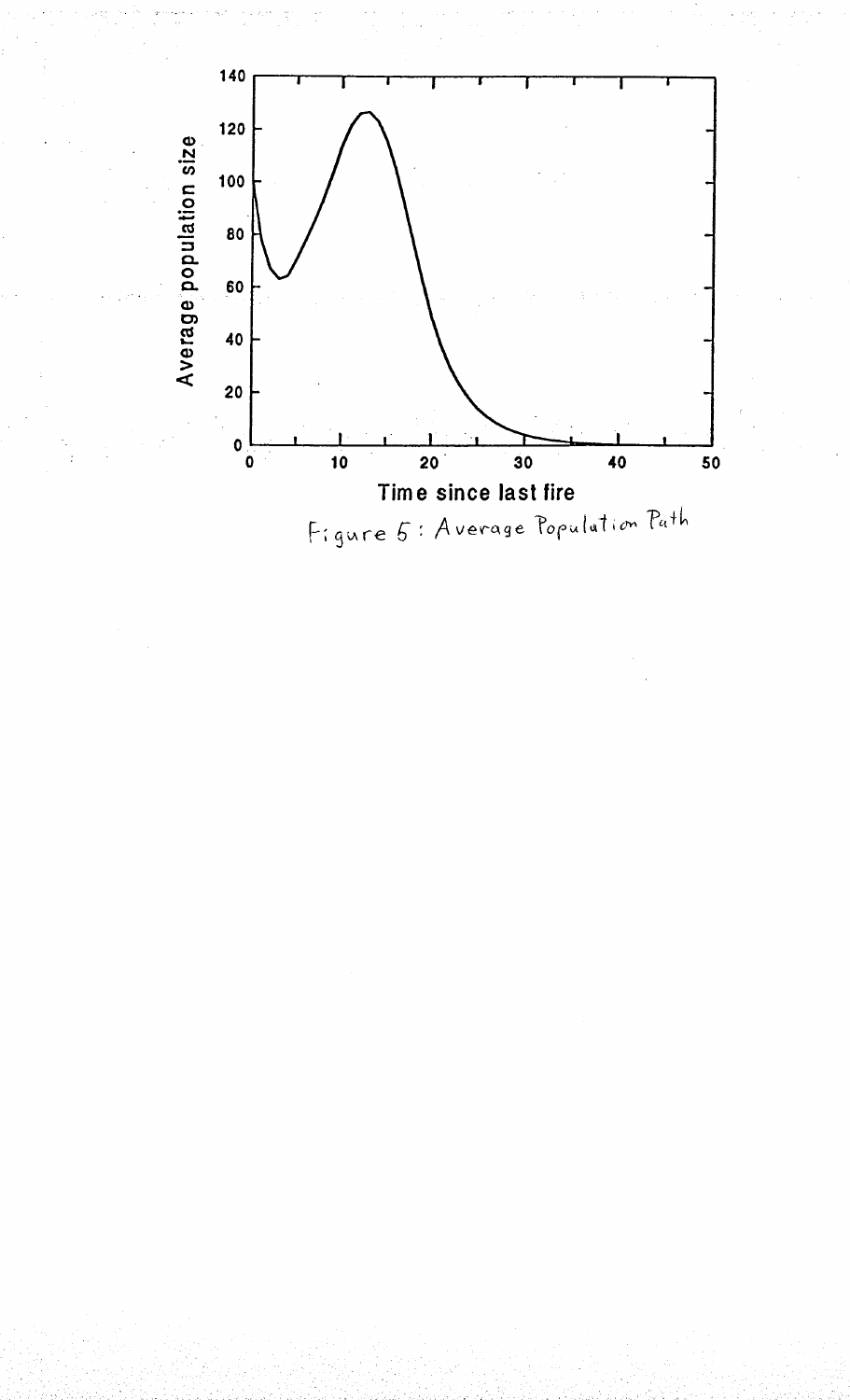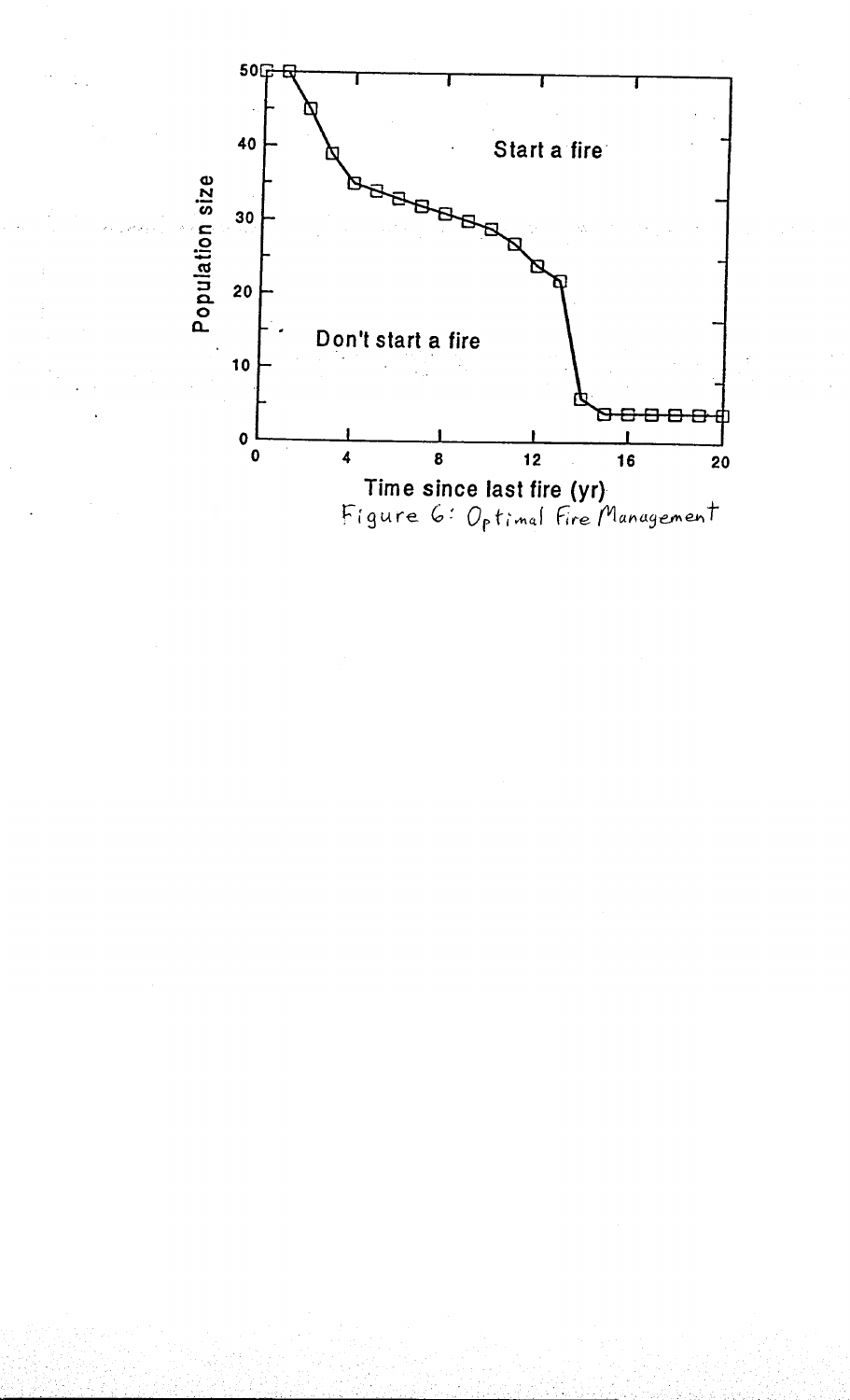